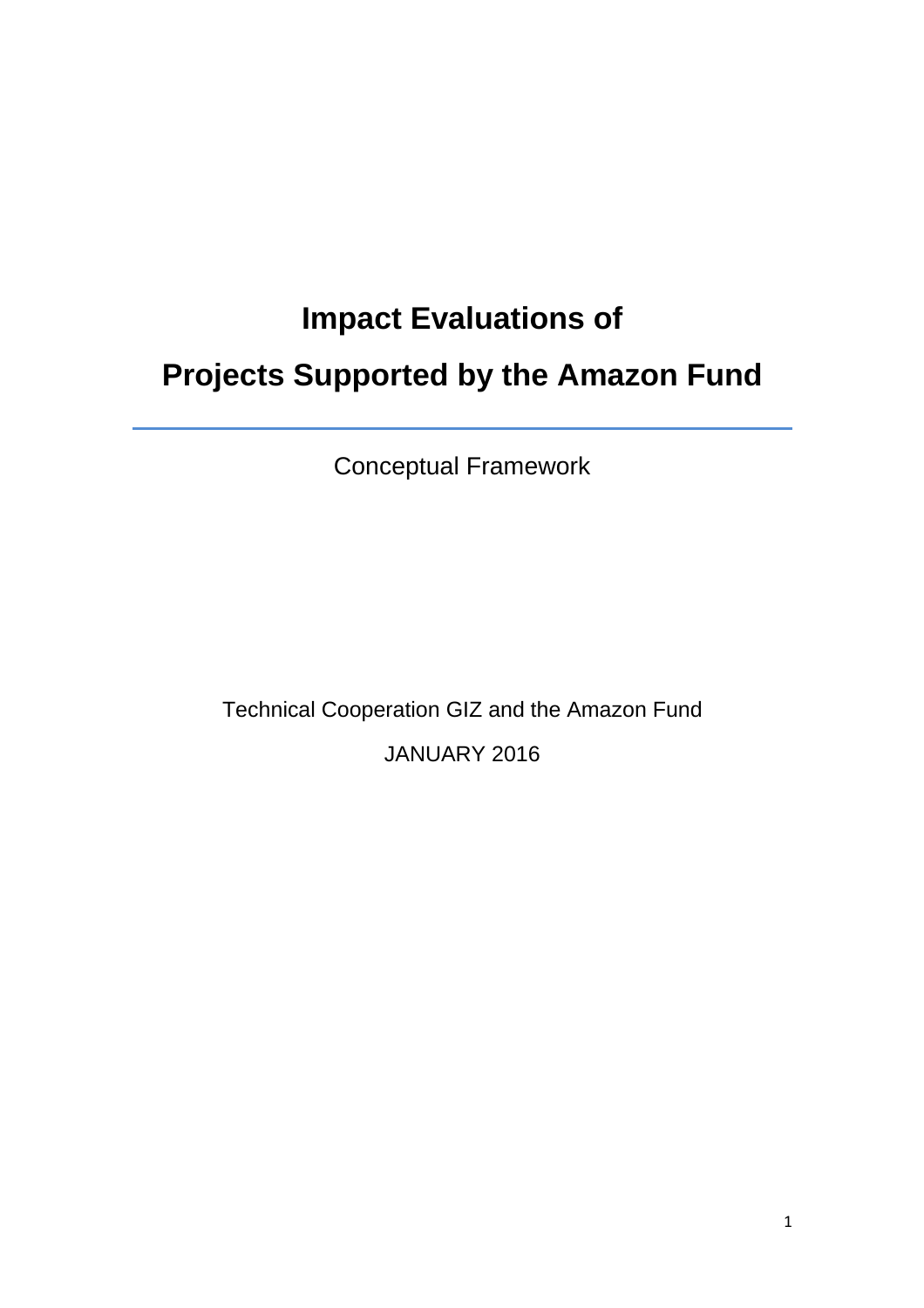# **Summary**

| 5.1. Governance and management arrangement: responsibilities involved in the |  |
|------------------------------------------------------------------------------|--|
|                                                                              |  |
|                                                                              |  |
|                                                                              |  |
|                                                                              |  |
|                                                                              |  |
|                                                                              |  |
|                                                                              |  |
|                                                                              |  |
|                                                                              |  |
|                                                                              |  |
|                                                                              |  |
|                                                                              |  |
|                                                                              |  |
|                                                                              |  |
|                                                                              |  |
|                                                                              |  |
|                                                                              |  |
|                                                                              |  |
|                                                                              |  |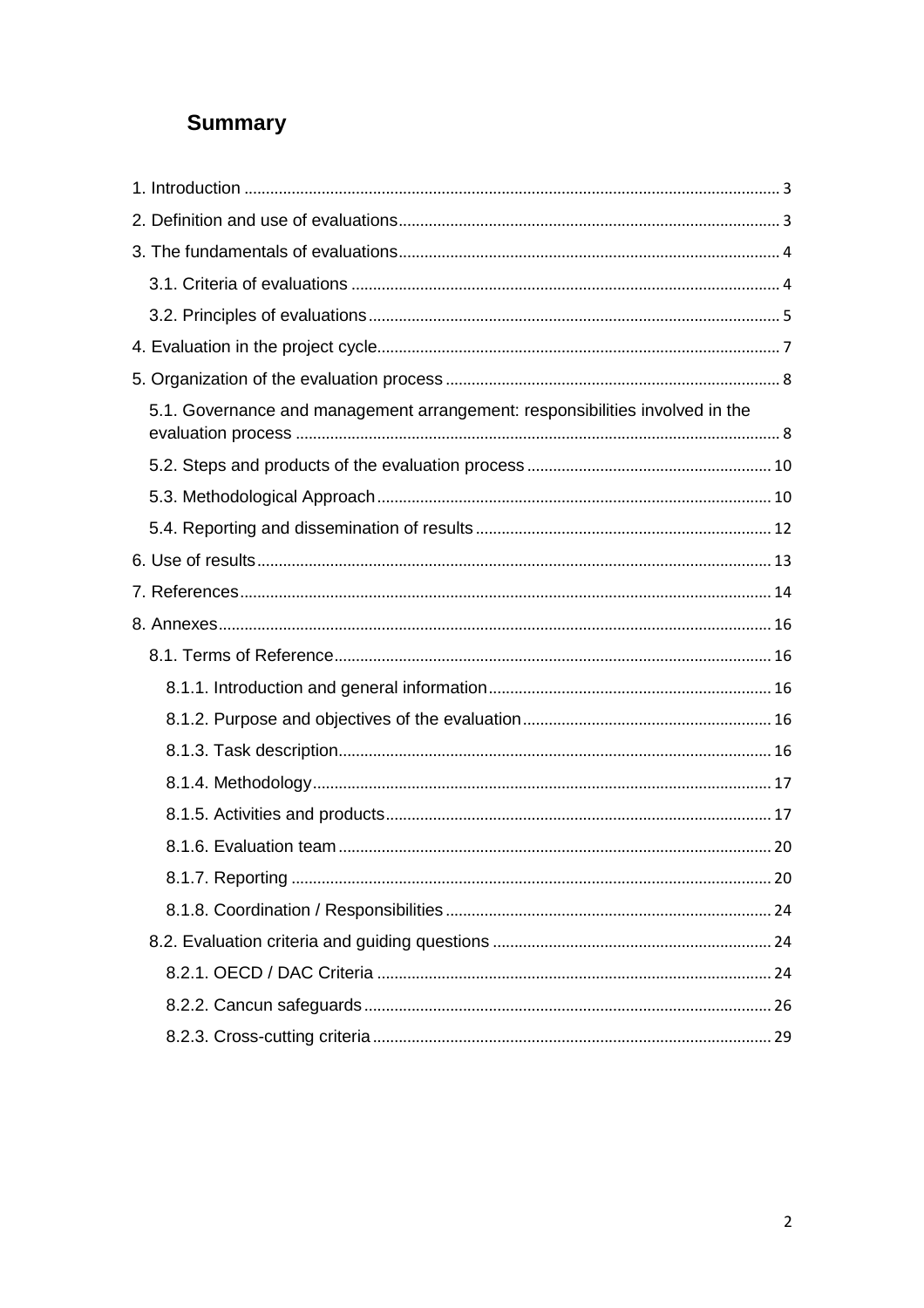# **1. Introduction**

The Amazon Fund / BNDES is authorized to allocate the value of donations received to carry out non-reimbursable investments in prevention, monitoring and combating deforestation and promoting conservation and sustainable use of the Amazon Biome. In addition, the Fund can use up to 20% of its resources to support the development of monitoring and control systems to control deforestation in other Brazilian biomes and in other tropical countries.

With the completion in 2013 and 2014 of the first projects supported by the Amazon Fund and with other projects to be finalized in the coming years, the need arises to create a conceptual framework to guide the Amazon Fund, the supported projects and the evaluation teams on the minimum standards to be applied to project evaluations<sup>1</sup>. Thus, this conceptual framework has been drafted, using national and international standards, adapted to the particular context of the Fund and leaving space for adaptation to each project.

With this, the Amazon Fund aims to establish an institutional procedure to guarantee a degree of comparability among evaluations to be carried out.

# **2. Definition and use of evaluations**

Evaluations under the Amazon Fund have the following main purposes: (i) assist the Amazon Fund in accountability to its donors on the type of projects supported and their effects; (ii) enable institutional learning within the Fund, improving the quality of projects, prioritization of investments and thus supporting decision-making; (iii) verify compliance of projects supported by the Amazon Fund with the Cancun safeguards agreed under the United Nations Framework Convention on Climate Change (UNFCCC) for REDD+ actions and (iv) check the alignment of projects with the PPCDAm<sup>2</sup> and state plans for the prevention and control of deforestation.

Projects supported by the Amazon Fund follow an individualized logical framework in which the following are defined: results (goods and services to be delivered or *outputs*), direct effects of the intervention (specific goals or outcomes) and indirect effects (overall objectives or impacts) to be achieved. This is the project intervention logic, also called "theory of change", as it represents a model of thought that explains how a project is expected to produce a desired change.

l  $1$  The guidelines set forth herein may be modified in order to ensure their alignment with the Monitoring and Evaluation Policy of the BNDES System. The BNDES System consists of the Brazilian Development Bank (Banco Nacional de Desenvolvimento Econômico e Social – BNDES) and its subsidiaries, the Special Agency of Industrial Financing (Agência Especial de Financiamento Industrial - FINAME), the BNDES Participações SA - BNDESPAR, the BNDES Public Limited Company - BNDES PLC, as well as the overseas representation offices and other institutions that may be incurred by the BNDES. <sup>2</sup> Action Plan for the Prevention and Control of Deforestation in the Legal Amazon (Plano de Prevenção e

Controle do Desmatamento na Amazônia Legal – PPCDAm)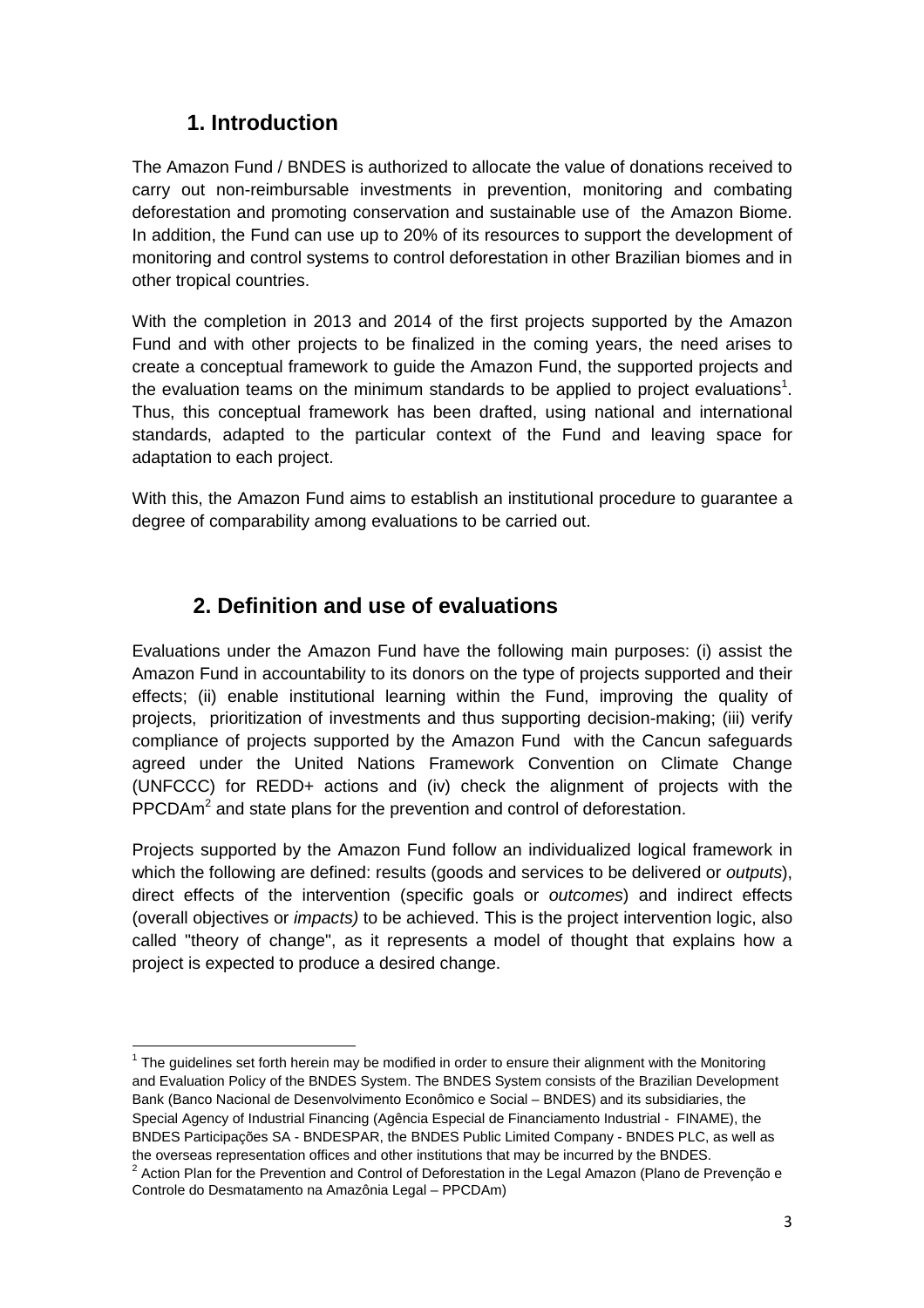The logical framework has quantitative and qualitative indicators that are monitored in each project. Monitoring is the regular observation of activities, results, direct outcomes and impacts of an intervention. Constantly keeping an eye on the realization of the intervention by watching the indicators is essential for immediate flagging up of any deviations in relation to the predefined project goals and for rapid corrective action.

The evaluation on the other hand is an analysis, through systematic examination, of the extent to which the results, effects and the desired impacts have been achieved and what has caused the observed impacts, whether expected or unexpected. Evaluations are carried out through systematic analysis and based on predefined criteria. The main expected result is the production of information to support institutional learning and decision making.

It is important to highlight the difficulty in evaluating the medium and long term impacts. Multiple internal and external factors influence the reach of these impacts, making it difficult to analyze which were the direct contributions of the project and which were the external contributions, in other words, independent of the project intervention.

# **3. The fundamentals of evaluations**

# **3.1. Criteria of evaluations**

The Amazon Fund is guided by the five evaluation criteria set by the Organization for Economic Cooperation and Development (OECD) in 1991, through its Development Assistance Committee (DAC):

| <b>Criteria</b>      | Brief definition criteria (based on DAC/OECD)                                                                                                                                        |  |  |  |
|----------------------|--------------------------------------------------------------------------------------------------------------------------------------------------------------------------------------|--|--|--|
| <b>Relevance</b>     | Evaluates the consistency of the project objectives in<br>accordance with the demands of the beneficiaries and the<br>political priorities of the target group, recipient and donor. |  |  |  |
| <b>Effectiveness</b> | Evaluates the extent to which direct objectives of the project<br>have been achieved or are expected to be achieved and what<br>factors were important.                              |  |  |  |
| <b>Efficiency</b>    | Measures the cost-benefit of the results, if financial resources<br>were invested most economically for the results to be achieved<br>satisfactorily.                                |  |  |  |
| <b>Impact</b>        | Evaluates the positive and negative changes resulting from the<br>project, directly or indirectly, intended or unintended.                                                           |  |  |  |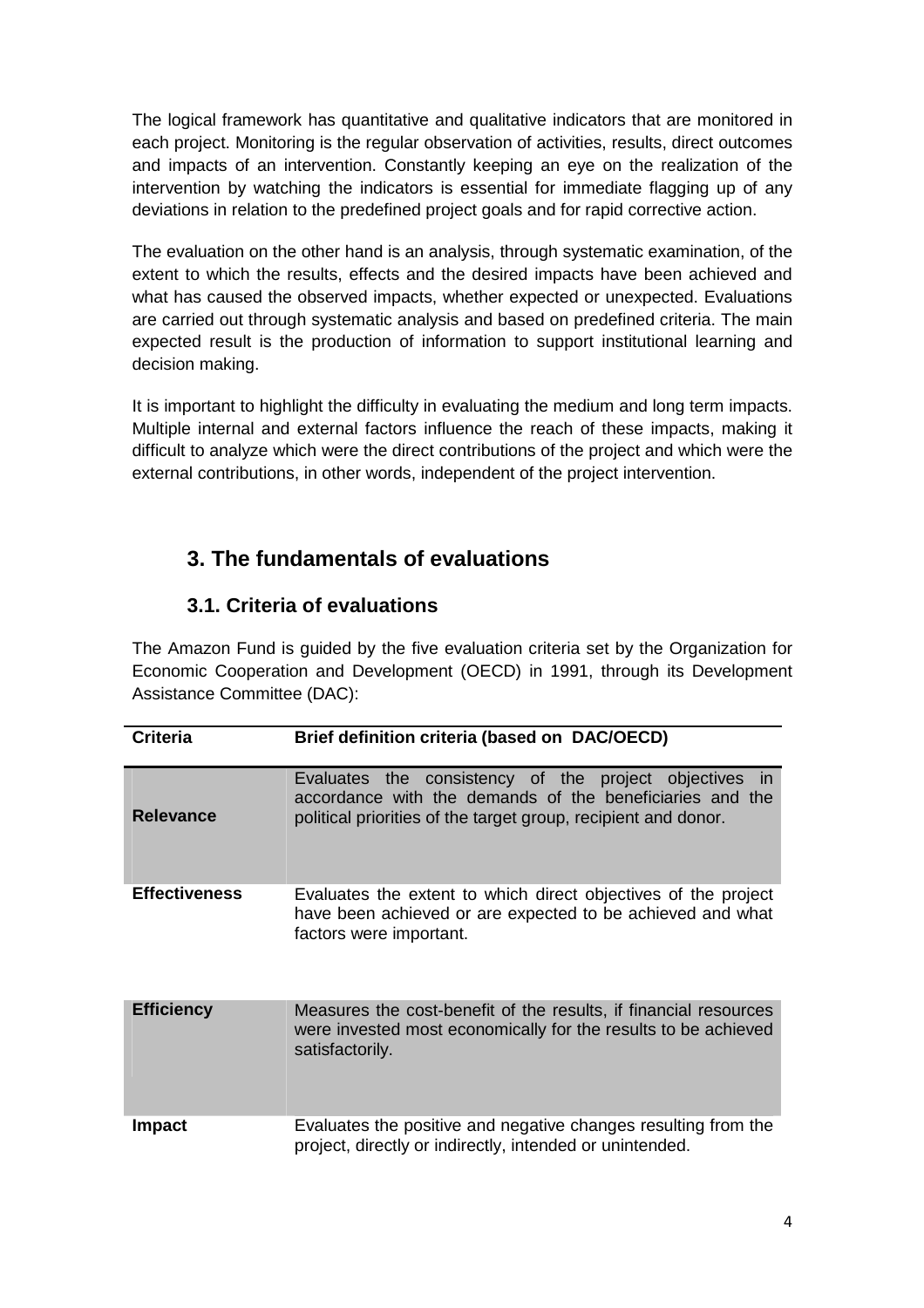**Sustainability** Evaluates whether the benefits of the project continue to occur after its end, with emphasis on social, economic and environmental aspects.

Evaluations of individual projects carried out under the Amazon Fund must still consider specific criteria from the Cancun safeguards defined by UNFCCC for REDD+ actions.

For each OECD criterion and Cancun safeguard, general guiding questions should be formulated to be applied to the project evaluations (Annexes 8.2.1 and 8.2.2). The number of general guiding questions may be increased, if necessary, to the context of each evaluation.

Cross-cutting criteria should also be taken into account (Annex 8.2.3), which should include an analysis of the project's effects on poverty reduction and gender equality.

Specific aspects, in addition to the evaluation criteria, can also be evaluated, such as:

- i. Project management;
- ii. Forms of project coordination and networking;
- iii. Methodological approaches applied in the implementation of the evaluated project; and
- iv. How the project relates to the portfolio of the Amazon Fund and with the public policies it is related to, especially those that contribute to REDD+ results.

# **3.2. Principles of evaluations**

Each evaluation is guided by principles of a functional and ethical character<sup>3</sup>, to be followed by all concerned, namely:

#### Impartiality and independence

l

The impact evaluation teams are composed of experts from  $GIZ<sup>4</sup>$  and external consultants selected from applicants from the Brazilian Monitoring and Evaluation Network<sup>5</sup>. The consultants must not have had previous personal or professional involvement with the project being evaluated. The evaluation team should work without outside interference, have access to the data of the projects to be evaluated and obtain

 $3$  These principles are presented in a simplified manner in order to facilitate their implementation. They are based on principles and standards established by the OECD and the German Evaluation Society (Deutsche Gesellschaft für Evaluation e.V. - DeGEval).

<sup>&</sup>lt;sup>4</sup> German technical cooperation agency (Deutsche Gesellschaft für Internationale Zusammenarbeit - GIZ

<sup>&</sup>lt;sup>5</sup> Site of the Brazilian Monitoring and Evaluation Network (Rede Brasileira de Monitoramento e Avaliação -RBMA) available at http://redebrasileirademea.ning.com/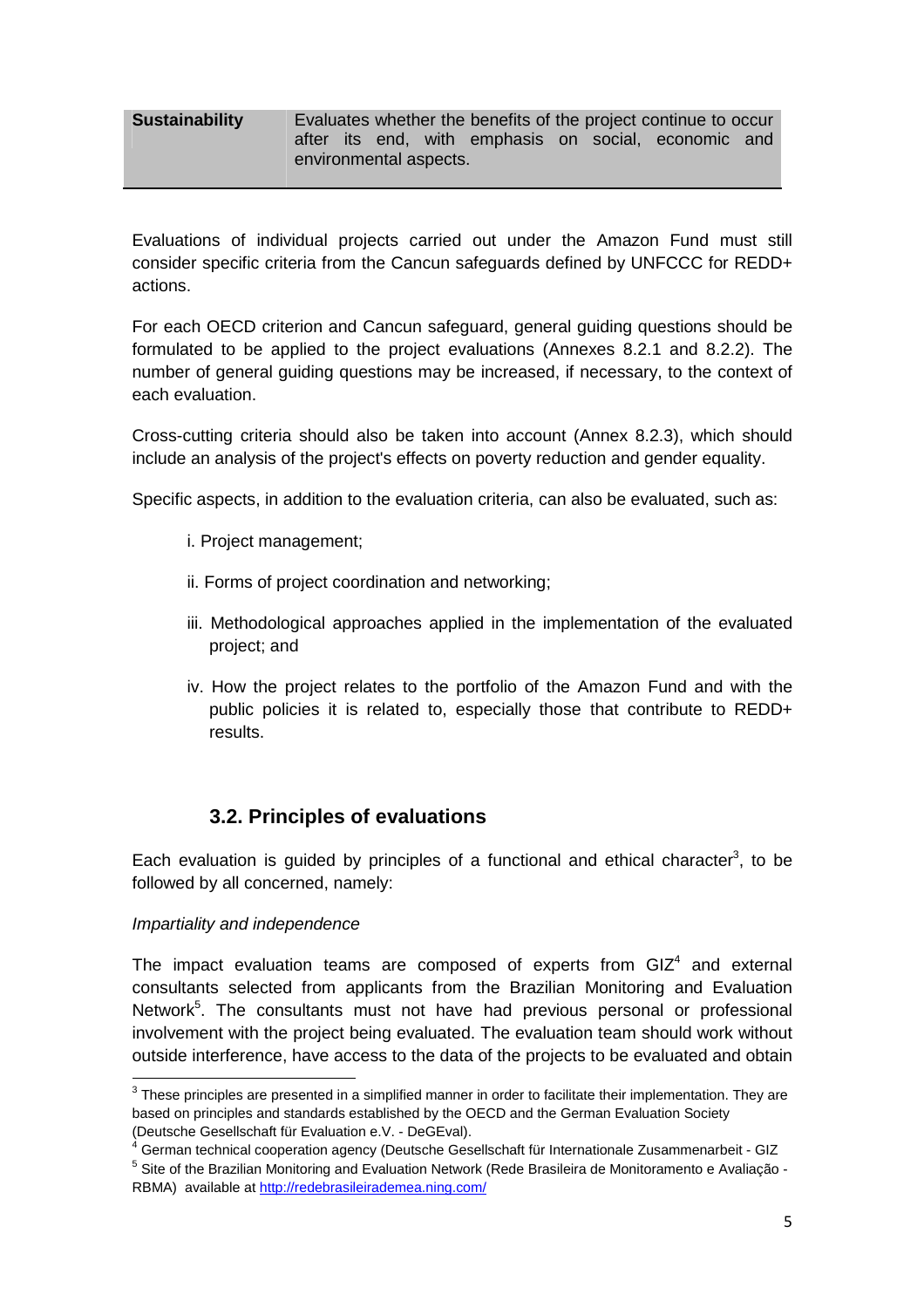support to raise all the necessary information. Experts from GIZ and the consultants must treat all documentation of the Amazon Fund and the project to be evaluated with upmost confidentiality.

In this way, it is expected that the evaluations are fairer since the evaluations are conducted by entities external to the Department for Management of the Amazon Fund and the BNDES environmental department.

# **Utility**

An evaluation should be directed to all actors who have specific interests in the realization of the evaluation, among which one can highlight: the organization responsible for executing the project, final beneficiaries, the BNDES technical team and the Amazon Fund donors.

The evaluation process can also be used for collecting official data on REDD+ funded initiatives for inclusion in REDD+ safeguards information system (SISREDD+) $6$ .

However, the evaluation team's biggest commitment is to support these stakeholders in the learning process and in decision making by providing information and findings and developing realistic recommendations that may be transformed into action.

# **Participation**

The organization responsible for executing the project should participate in various stages of the evaluation process, such as: revising the evaluation Terms of Reference, providing information, giving feedback on the preliminary results of the evaluation and assessing the final evaluation.

The final beneficiaries, selected among the most important stakeholders of each project, also participate in the evaluation process through interviews on the project performance. For this group, key questions related to the evaluation criteria are selected.

# **Reliability**

l

The objective, the key questions and the evaluation methodology should be described to enable a clear understanding of the approach chosen. The identified key questions are answered systematically and with reference to the collected data, showing a clear logical line between the objective and the evaluation results.

Information sources are registered to ensure their traceability while preserving interviewee confidentiality. All data collection must be done accurately and reliably. The constraints faced with the chosen methodology are discussed in the report, explaining how they have influenced the outcome of the evaluation.

 $6$  Under development by the Brazilian Ministry of the Environment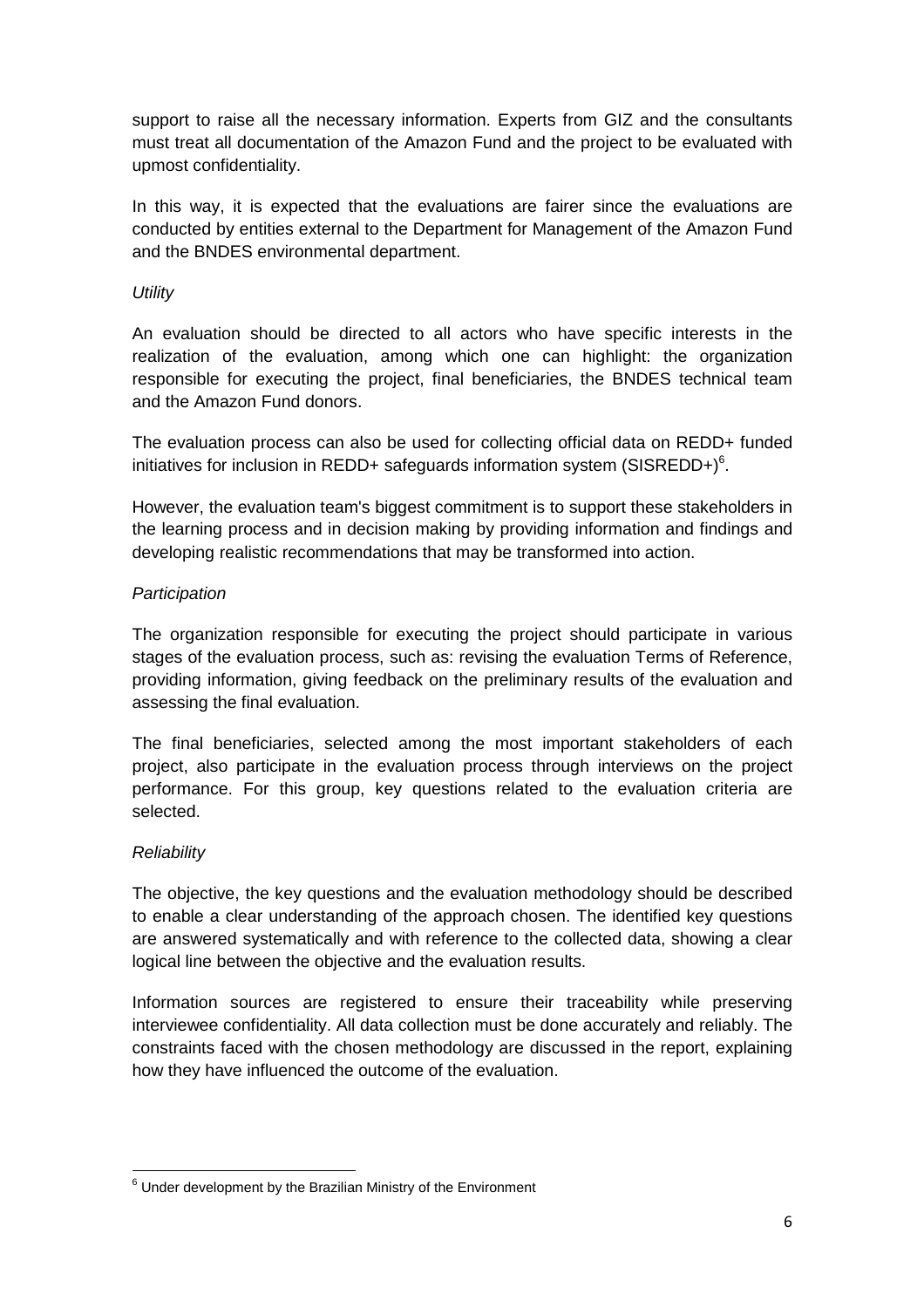# Ethical position

All the Reference Group<sup>7</sup> must respect throughout the evaluation process, human rights, cultural and religious differences and the sexual orientation of those involved.

The evaluation team members carry out the collection and analysis of data with integrity and honesty. Possible differences in points of views on the assessed project are described and the data provided by individuals is kept confidential.

The evaluation should consider the strengths and weaknesses of a project in a fair way. Any weighting is based on the analysis and interpretation of the results and should be made in the most neutral way possible.

# **Transparency**

 $\overline{a}$ 

The disclosure of the evaluation report must ensure accessibility by the general public and all of society, in order to optimize the benefits of learning from the evaluation.

The evaluation results must be presented in an accessible format and distributed systematically, both internally and externally, in order to take advantage of the teachings, perform follow-up actions and ensure transparency.

# **4. Evaluation in the project cycle**

During the project cycle, there are four occasions to conduct an evaluation: ex-ante, during, at the end of the execution and ex-post.

While the ex-ante evaluation focuses on the analysis of an initial problem, in order to define future intervention, the other forms of evaluation take place during or after the execution of a project, focusing on the effects of the intervention.

Under the Amazon Fund, the most relevant evaluations take place in two stages:

- i) At the end of a project: aiming to evaluate the immediate results (*outputs*) and direct effects (outcomes).This evaluation may indicate the need for a successor project and assist in the construction of this; and
- ii) Ex-post, in a period of between 1 and up to 2 years after the end of a project: aiming to evaluate the direct effects (outcomes), as well as the achieved indirect effects (impacts), focusing primarily on sustainability and the lessons learned that may be useful for other projects.

 $7$  Governance arrangement made up of management representatives from BNDES, GIZ, the organization responsible for executing the project and the evaluation team members. More details in item 5.1 - Governance and management arrangement: responsibilities in the evaluation process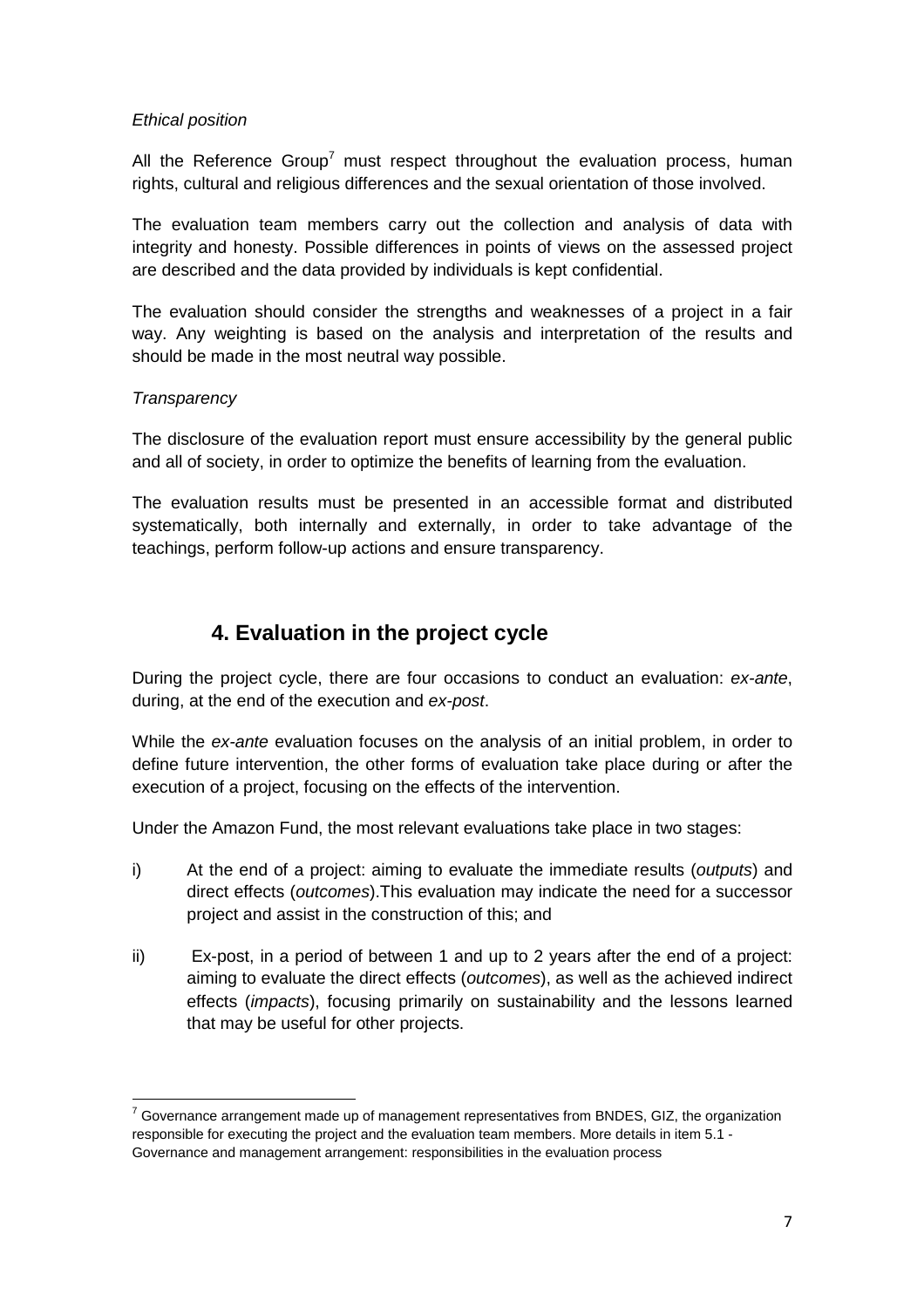# **5. Organization of the evaluation process**

# **5.1. Governance and management arrangement: responsibilities involved in the evaluation process**

Each project evaluation is accompanied by a Reference Group, an array of actors composed as follows:

- a) Representatives from the Division of Impact Evaluation and Employment<sup>8</sup> from the BNDES Planning Department;
- b) Representatives from the Department for Management of the Amazon Fund $9/$ BNDES;
- c) Representatives from the GIZ within the specific Technical Cooperation Project;
- d) Representatives from the organization responsible for the execution of the project to be evaluated; and
- e) Evaluation team members.

Responsibilities according to each group are:

- a) Representatives from the Division of Impact Evaluation and Employment from the BNDES Planning Department:
	- $\checkmark$  Ensure that the evaluation is carried out according to the BNDES guidelines;
	- $\checkmark$  Examine and approve the Terms of Reference for the evaluation;
	- $\checkmark$  Examine and approve the evaluation design report; and
	- $\checkmark$  Examine and comment on the preliminary report of the impact evaluation.
- b) Representatives from the Department for Management of the Amazon Fund, BNDES:
	- $\checkmark$  Examine and approve the Terms of Reference for the evaluation;
	- $\checkmark$  Examine and approve the evaluation design report;
	- $\checkmark$  Examine and comment on the preliminary report of the impact evaluation
	- $\checkmark$  Provide documentation and all necessary information for the evaluation team; and
	- $\checkmark$  Coordinate the internal and external communication of the results.
- c) Representatives of the GIZ within the specific Technical Cooperation Project:
	- $\checkmark$  Elaborate the Terms of Reference for the evaluation;
	- $\checkmark$  Hire external consultants:
	- $\checkmark$  Coordinate the technical evaluation team and coordinate communication between all parties;
	- $\checkmark$  Accompany all stages of the evaluation; and
	- $\checkmark$  Participate in all stages of the elaboration of the evaluation report

 $\overline{a}$ <sup>8</sup> Gerência de Avaliação de Efetividade e Emprego - GERAV

<sup>&</sup>lt;sup>9</sup> Departamento de Gestão do Fundo Amazônia - DEFAM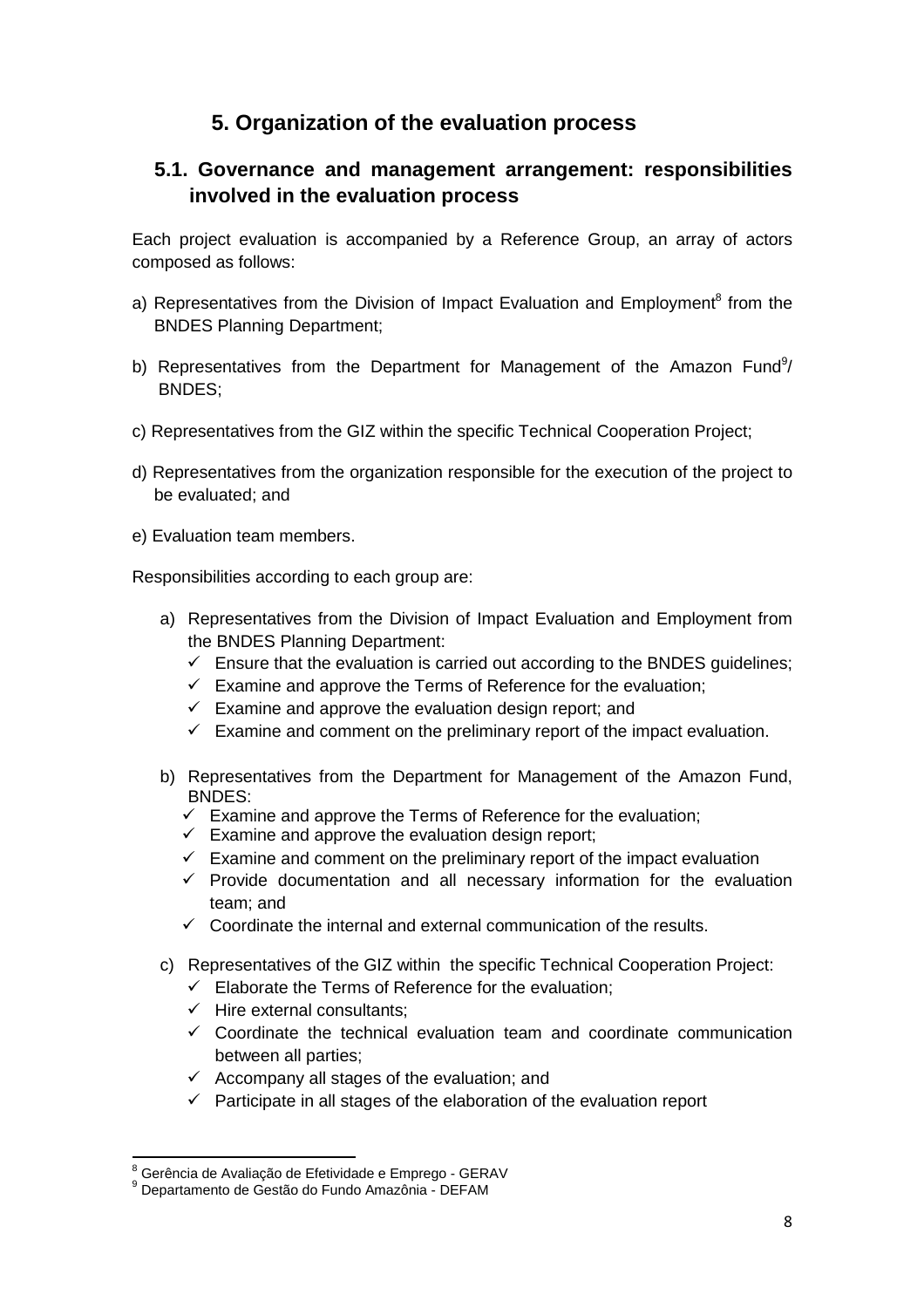- d) Representatives from the organization responsible for the execution of the project to be evaluated:
	- $\checkmark$  Examine and comment on the Terms of Reference for the evaluation:
	- $\checkmark$  Provide all documentation and information necessary for the evaluation team;
	- $\checkmark$  Examine and comment as necessary on the preliminary report of the impact evaluation; and
	- $\checkmark$  Be familiar with the impact evaluation report.
- e) Members of the evaluation team:

The evaluation team will consist of members of GIZ and independent consultants hired with diverse methodological expertise, with knowledge in environmental projects preferably in the Amazon, and with specific technical expertise, such as in the type of intervention and objectives of each project. Their responsibilities will be:

- $\checkmark$  Elaborate the evaluation design report in accordance with the Terms of Reference;
- $\checkmark$  Collect, analyze and interpret data;
- $\checkmark$  Elaborate the preliminary impact evaluation report;
- $\checkmark$  Organize a round of consultations to present the preliminary impact evaluation report ; and
- $\checkmark$  Elaborate the impact evaluation report.

The hired consultants and the GIZ team involved in the evaluation process must treat all documentation as confidential and sign a confidentiality agreement prepared by BNDES.

All members of the Reference Group share responsibility in controlling the quality of each evaluation study.



# Governance and management arrangement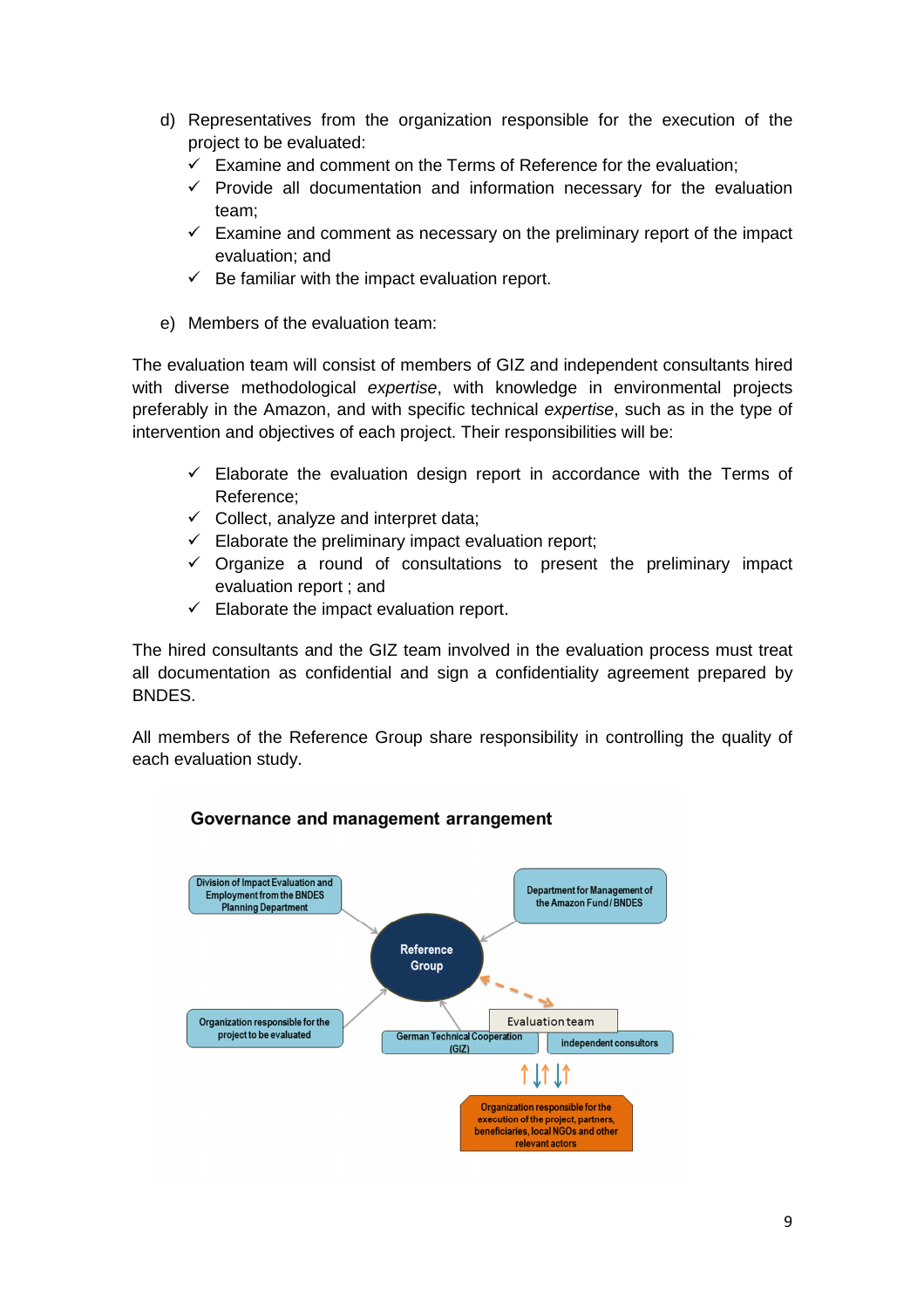# **5.2. Steps and products of the evaluation process**

The evaluations follow predefined steps: a preparatory phase followed by the implementation of the evaluation and then reporting and dissemination of the results. The steps result in various products, as shown below:



# **Evaluation Steps**

Among the steps, it is worth mentioning the "Consultation Round" (Step 4). Here, experts on issues related to objectives of the evaluation are invited for a "peer review" of the impact evaluation report. At this stage, the Reference Group, the Brazilian Ministry of the Environment and anyone else present in the "Consultation Round" are explicitly invited to comment, as deemed necessary, on the preliminary impact evaluation report. If these considerations are accepted by the evaluation team, they may be included in the elaboration of the impact evaluation report.

The products have predefined procedures in order to ensure standardization and comparability of Amazon Fund evaluations (Chapter 5.4 and Annex 8.1.7).

# **5.3. Methodological Approach**

To select the most appropriate methodology, it is necessary to:

- a) Identify the project intervention logic, as well as other elements set out in the logical framework (products and services, indicators, outcomes and impacts) to be verified;
- b) Define the objective of the evaluation;
- c) Select the constant guiding questions of item 8.2 to be answered in the evaluation and define any additional key questions;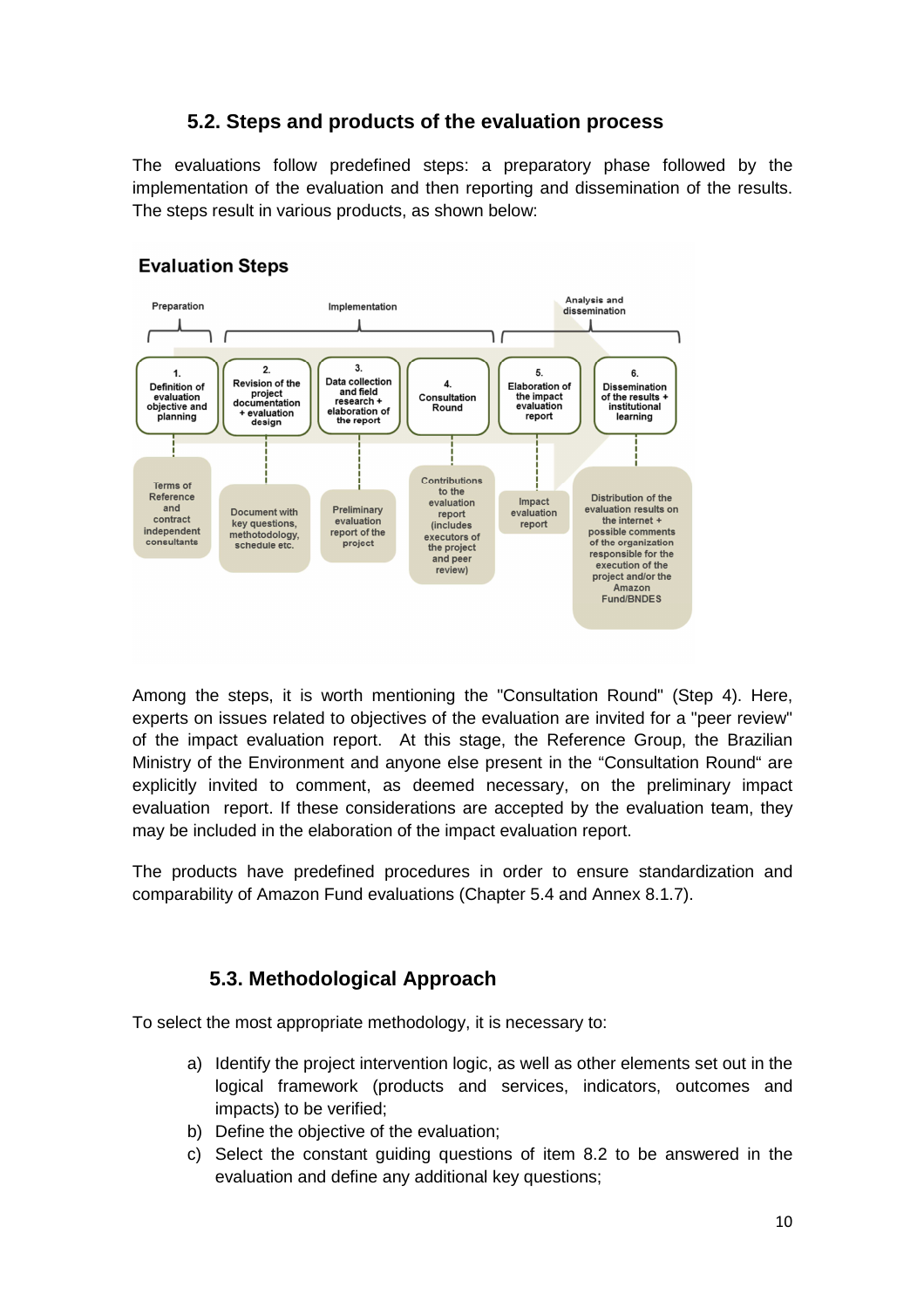- d) Describe and justify the most appropriate methodology to be used in the Terms of Reference of the impact evaluation; and
- e) Give details of the methodology in the evaluation design document.

The Amazon Fund does not adhere to any particular methodology, on the grounds that the methodology should be the most appropriate to answer the evaluative questions being asked. The methodology used must comply with the principle of data reliability and provide a logical line that links the data to the results, conclusions and recommendations. It must also respect the principle of economy, and where possible, combine qualitative and quantitative methods (triangulation).

The Amazon Fund considers three forms of data collection:

# Non-reactive

This is the collection of non-reactive secondary data sources, such as the project documentation to be evaluated (project proposal, logical framework, etc.) and public and scientific data available about the implementation area of the project.

# **Survey**

If there is a need to collect data other than from secondary sources, field surveys are conducted to collect quantitative and qualitative data.

Quantitative data can be collected using standardized questionnaires (closed questions), facilitating statistical analysis to analyze the responses.

Qualitative data can be collected using questionnaires with open and closed questions, or interviews with individuals or groups involved in a project (the project executors, beneficiaries, government members, experts). The approach could be participative, such as in focus group discussions, participatory rural rapid assessment, and with the use of analysis tools such as  $SWOT^{10}$ . etc.

# **Observation**

Observation has the advantage of having less data collection interference than surveys. Observations can be participatory or not participatory, differing in the degree of interaction between the observer and the observed context. As a method, its use is mainly through field visits.

It is also possible to use a counterfactual approach, i.e. an approach that includes in its analysis the comparison of what would have happened if the project had not been implemented. The comparison can be made from data collected from a control group that has the same or similar features, but has not participated in the project.

 $\overline{a}$  $10$  The SWOT tool (Strengths, Opportunities, Weaknesses and Threats) serves to analyze a situation from an overall point of view. It is usually used as a background for design or redesign of a project. It also contains elements of judgment and interpretation that can be used in evaluations.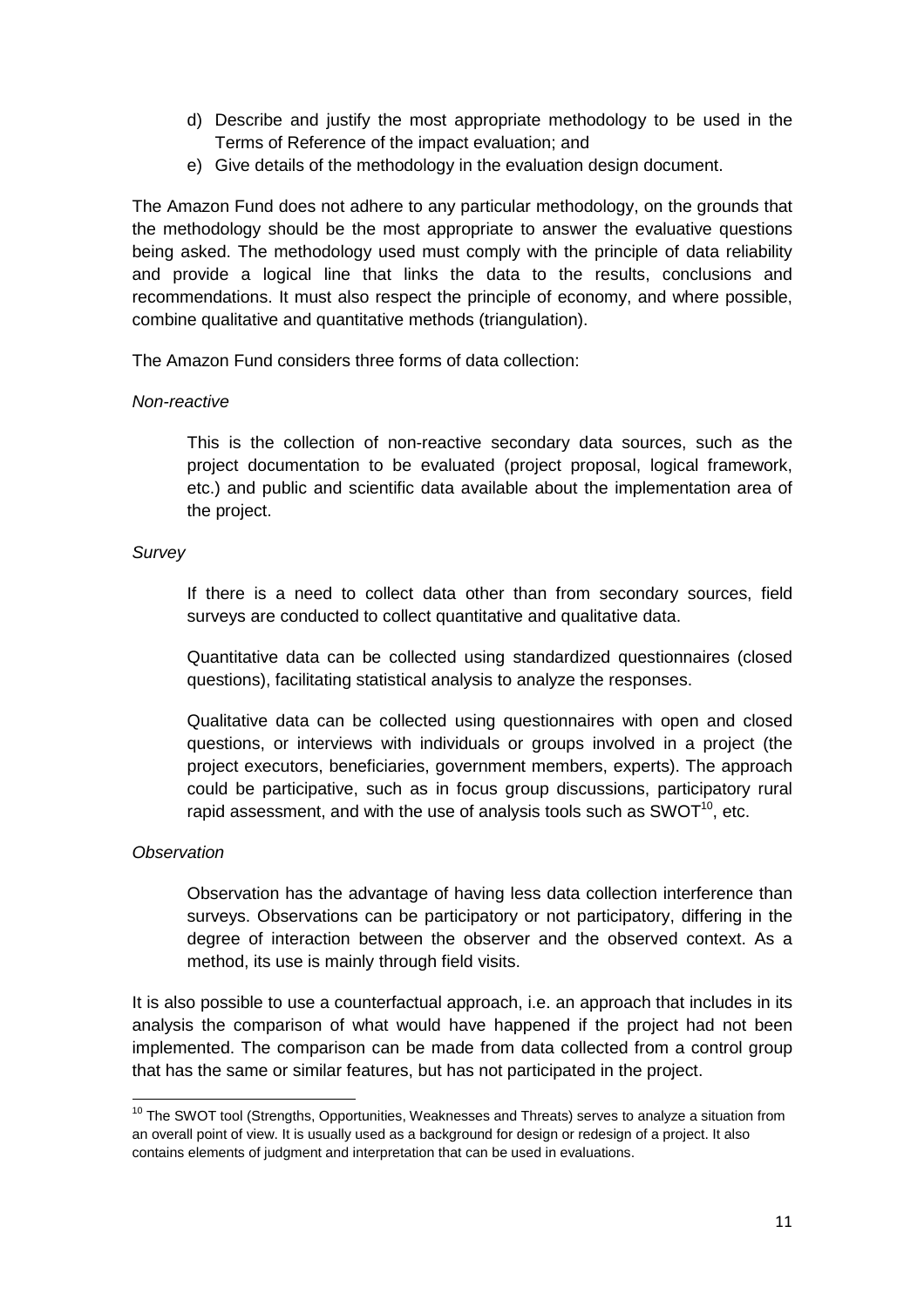Each evaluation project includes a cost-benefit or cost-effectiveness analysis, to consider whether the project was implemented with the lowest possible cost for the greatest possible effect / impact.

The choice of the most appropriate method depends on the scope of the evaluation and the resources available. However, certain quality standards must always be observed, including the use of a methodological combination and triangulation to:

- Balance the inherent weaknesses of each data collection method; and
- Cross-check the available data from different sources of collection, to verify its robustness.

In this way, a more complete and accurate understanding of the data collected can be guaranteed.

# **5.4. Reporting and dissemination of results**

The evaluation design report

The evaluation design report presents the methodology to be used during the evaluation work, using the standardized steps:

- A. Basic project data to be evaluated
- B. Introduction
- C. Analysis of and feedback on Terms of Reference
- D. Task division, work plan and logistics
- E. Design / methodology
- F. Annex
- F.1. Terms of Reference and evaluation team
- F.2. Questionnaires, script for interviews, etc.

# Impact evaluation report

Evaluation reports should contain an executive summary and use language that is easy to understand, without highly specialized technical terms.

The results and recommendations should respond to the evaluation's objective, guiding questions (item 8.2) and possible additional key questions for each evaluation. The recommendations should be based on the findings and be relevant and specific and with the possibility of being transformed into action. They can be directed to different actors, namely:

- i. Direct and indirect beneficiaries;
- ii. The organization responsible for executing the project;
- iii. Amazon Fund Team/BNDES;
- iv. Brazilian Ministry of the Environment; and
- v. Amazon Fund Donors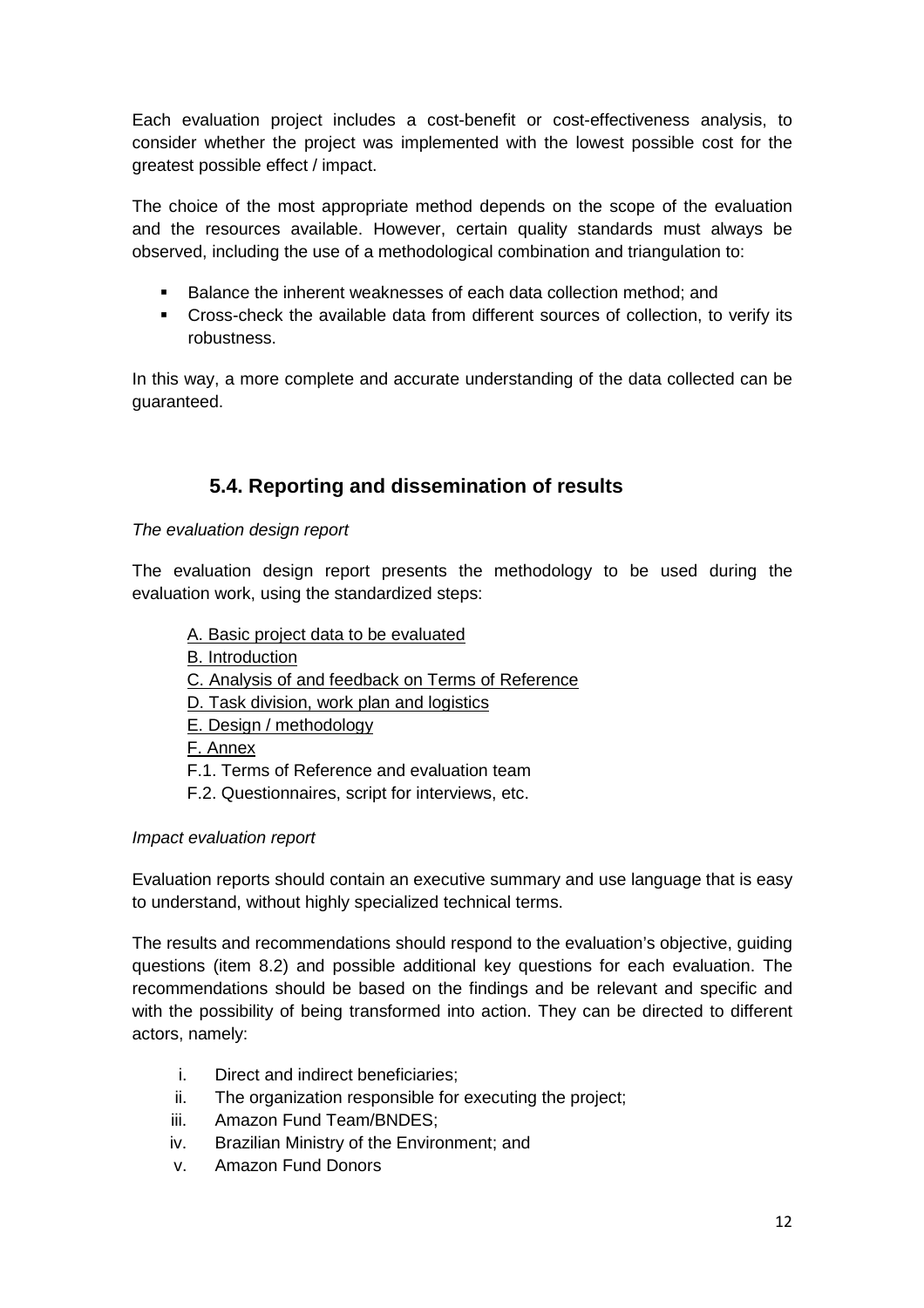The Amazon Fund impact evaluation reports must contain the following sections, as found in the index $11$ :

- A. Executive Summary
- B. Background
- C. Introduction
- D. Applied methodology
- E. Results
- F. Conclusions
- G. Recommendations and lessons learned
- H. Annexes
	- H.1. Terms of Reference and evaluation team
	- H.2. Evaluation schedule
	- H.3. Logical framework
	- H.4. Questionnaires used
	- H.5. Bibliographic references
	- H.6. List of organizations interviewed
	- H.7. List of other sources

#### Dissemination of results

l

The evaluation reports will be published on the Amazon Fund's web page and queries about the evaluations should be asked and answered through the Contact  $Us^{12}$  option.

The information must be compliant with the Cancun safeguards, REDD+ and relevant environmental policies so that the results can be included in the National REDD+ Safeguards Information System (SISREDD+).

Other than that, possible comments on the impact evaluation report may be released by the BNDES Department for Management of the Amazon Fund and by the organization responsible for implementing the evaluated project.

# **6. Use of results**

Evaluations should contribute to institutional learning; therefore the BNDES Department for Management of the Amazon Fund uses the recommendations from evaluations for:

- a) Improving internal analysis and monitoring of Amazon Fund projects;
- b) Strategic development of its portfolio; and

 $11$  The detailed version of the index with captions and explanations is given in Annex 8.1.7 of this conceptual framework.

<sup>12</sup> http://www.amazonfund.gov.br/FundoAmazonia/fam/site\_en/Topo/Fale\_Conosco/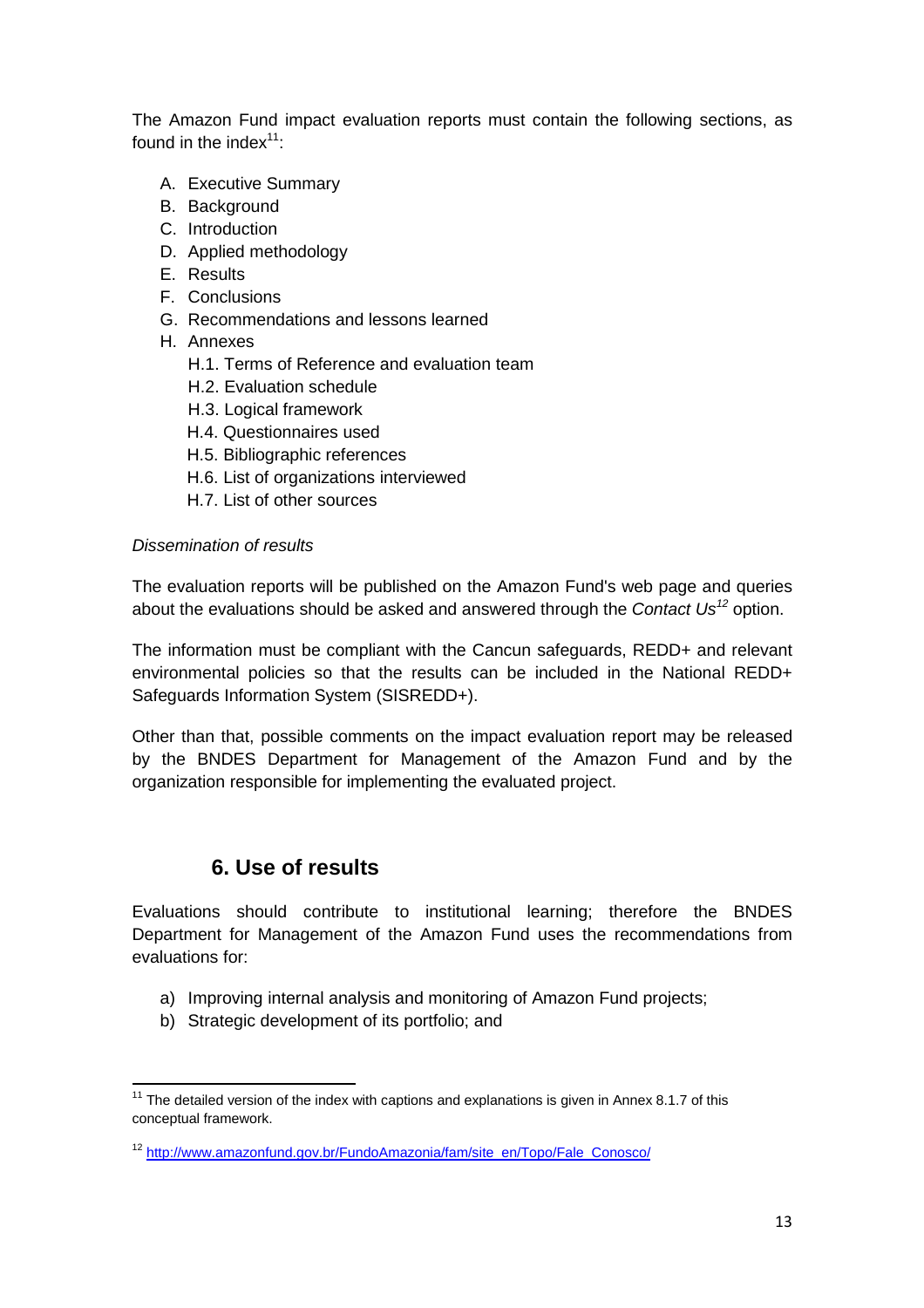c) Knowledge management and apprenticeship for the various actors involved directly and indirectly in the Amazon Fund projects.

# **7. References**

BNDES – João Paulo Pieroni/Roberto de Oliveira Pereira/Luciano Machado, "Metodologia de monitoramento e avaliação do BNDES: uma aplicação para o programa BNDES Profarma" (2011)

Cooperação Austríaca para Desenvolvimento – "Guia para avaliações de projetos e programas" (2009)

Europe Aid Cooperation Office – Joint Evaluation Unit, "Evaluation Method´s for the European Union´s External Assistence" (2006)

Fundo Amazônia/ BNDES – "Quadro Lógico" (2010)

GIZ (Monitoring and Evaluation Unit) – "Measuring impacts using experimental designs and their application at GIZ" (2012)

GIZ (Marie-Josephine Keller) – "Measuring Success". Em "akzente" (04/2013)

IPEA/ CEPAL/ GIZ – "Avaliação das Políticas de Desenvolvimento Sustentável do Estado do Acre 1999 – 2012" (2014)

Meyer, Wolfgang – "Datenerherbung: Befragungen – Beobachtungen – Nicht-reaktive Verfahren". Em "Handbuch zur Evaluation" (Stockmann, Reinhard/ 2007)

Oliveira Pereira, Roberto/ Costa Pereira, Guilherme/ Xavier de Lemos Capanema, Luciana – "Análise Sistêmica de Efetividade: uma contribuição do BNDES", em Revista Brasileira de Monitoramento e Avaliação, N° 8 (Jul - Dez/2014)

Organização para Desenvolvimento e Cooperação Econômico (ODCE) – Comitê de Ajuda ao Desenvolvimento – "Normas de Qualidade para a Avaliação do Desenvolvimento" (2010)

Organização para Desenvolvimento e Cooperação Econômico (ODCE) – Comitê de Ajuda ao Desenvolvimento – "Principles for Evaluation of Development Assistence" (1991)

Sociedade Alemã para Avaliações (DeGEval) – "Standards para Avaliação" (2008)

United Nations Evaluations Group (UNEG) – "Impact Evaluation in UN Agency Evaluation Systems: Guidance on Selection, Planning and Management" (2013)

United Nations Evaluations Group (UNEG) – "Handbook for Conducting Evaluations of Normative Work in the UN System" (2013)

United Nations Evaluations Group (UNEG) – "Standards for Evaluation in der UN System" (2005)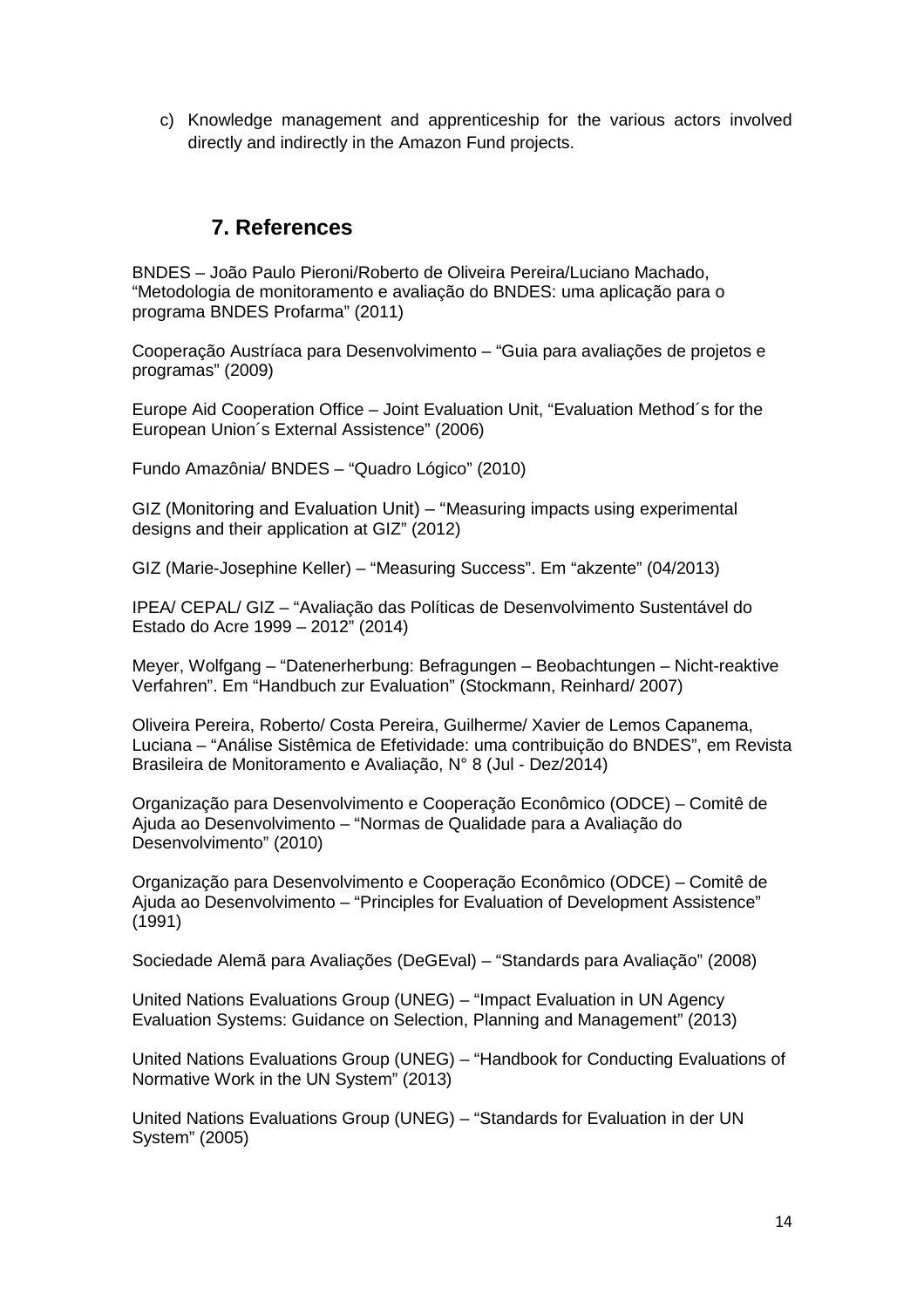#### UNFCCC Decisions:

http://unfccc.int/files/land\_use\_and\_climate\_change/redd/application/pdf/compil ation\_redd\_decision\_booklet\_v1.1.pdf

1/CP.16 The Cancun Agreements: Outcome of the work of the Ad Hoc Working Group on Long-term Cooperative Action under the Convention

12/CP.17 Guidance on systems for providing information on how safeguards are addressed and respected and modalities relating to forest reference emission levels and forest reference levels as referred to in decision 1/CP.16

9/CP.19 Work programme on results-based finance to progress the full implementation of the activities referred to in decision 1/CP.16, paragraph 70

10/CP.19 Coordination of support for the implementation of activities in relation to mitigation actions in the forest sector by developing countries, including institutional arrangements

12/CP.19 The timing and the frequency of presentations of the summary of information on how all the safeguards referred to in decision 1/CP.16, appendix I, are being addressed and respected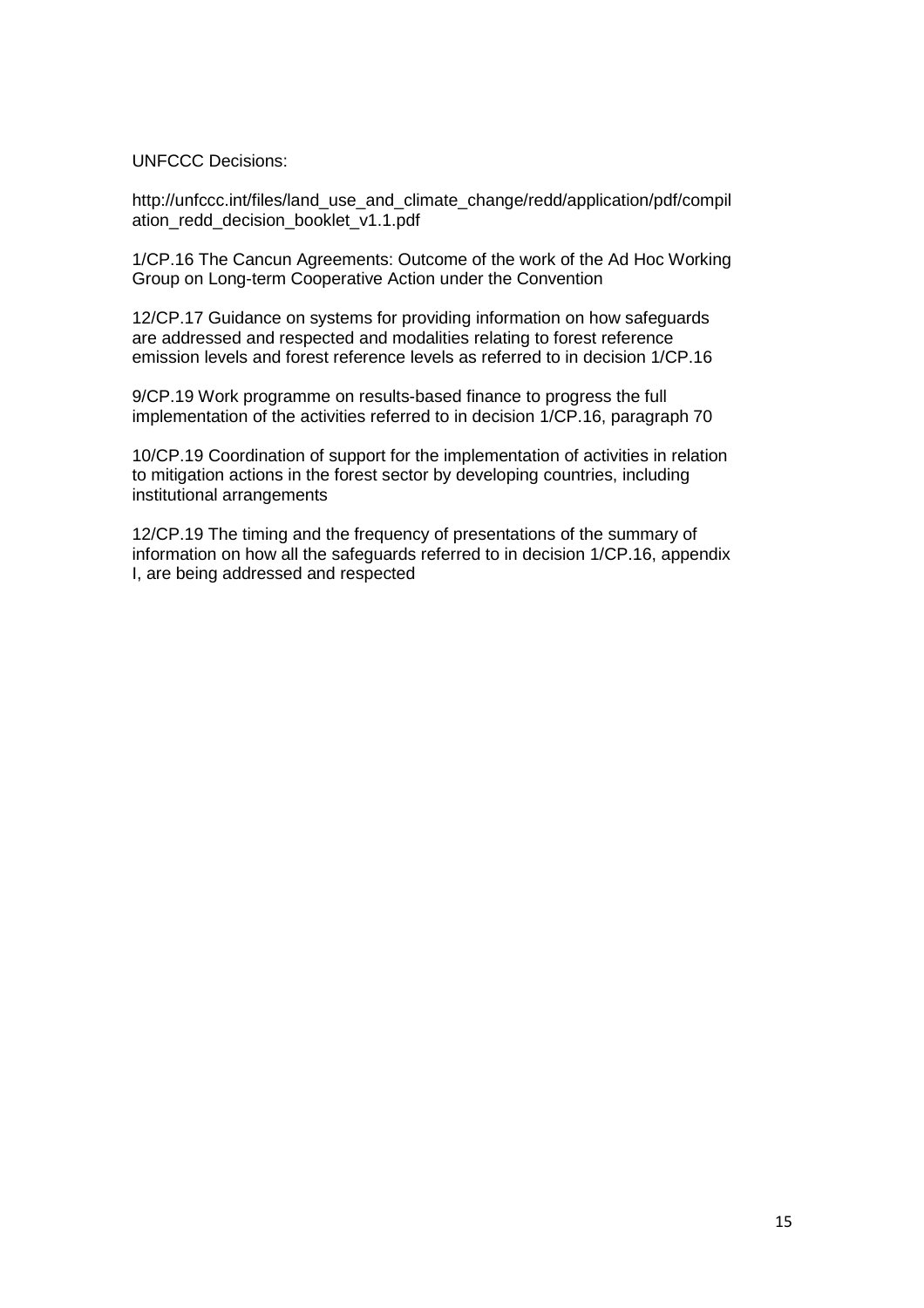# **8. Annexes**

# **8.1. Terms of Reference**

The Terms of Reference for project evaluations should contain the following elements:

# **8.1.1. Introduction and general information**

Description of the project to be evaluated including the realized activities and the preliminary results of the analysis of the monitored indicators, the sustainability of these results and of the other aspects already considered in the Amazon Fund's Annual Report.

# **8.1.2. Purpose and objectives of the evaluation**

This should address why and for whom the evaluation is performed and explain in detail what the evaluation aims to achieve.

The purpose of an evaluation is primarily for learning and accountability. In the case of the Amazon Fund, in relation to its supported projects, it is also to demonstrate their alignment with the PPCDAm and the state plans for prevention and control of deforestation and to provide information on how Cancun safeguards for REDD+ projects are being addressed and respected. The purposes can be, for example, to:

- Contribute to improving the performance of the Amazon Fund and the definition of priorities by for the Guidance Committee (COFA);
- Deepen the understanding of the Amazon Fund, in relation to the effects of its projects and the development of its strategies; and
- Assist in the verification of results and provide accountability to Amazon Fund donors and the general public.

The objectives clarify more specifically what the expected results of an evaluation are. Objectives can be, for example:

- Analyze the strengths and weaknesses of the project;
- Provide analysis, conclusions and recommendations on the project;
- Identify lessons learned; and
- Establish the extent to which the project generates impacts, is relevant, efficient, effective and sustainable.

# **8.1.3. Task description**

# **8.1.3.1. Object and evaluation of focus (scope)**

The evaluation scope specifies the topics covered, the time period and geographical coverage of the analysis.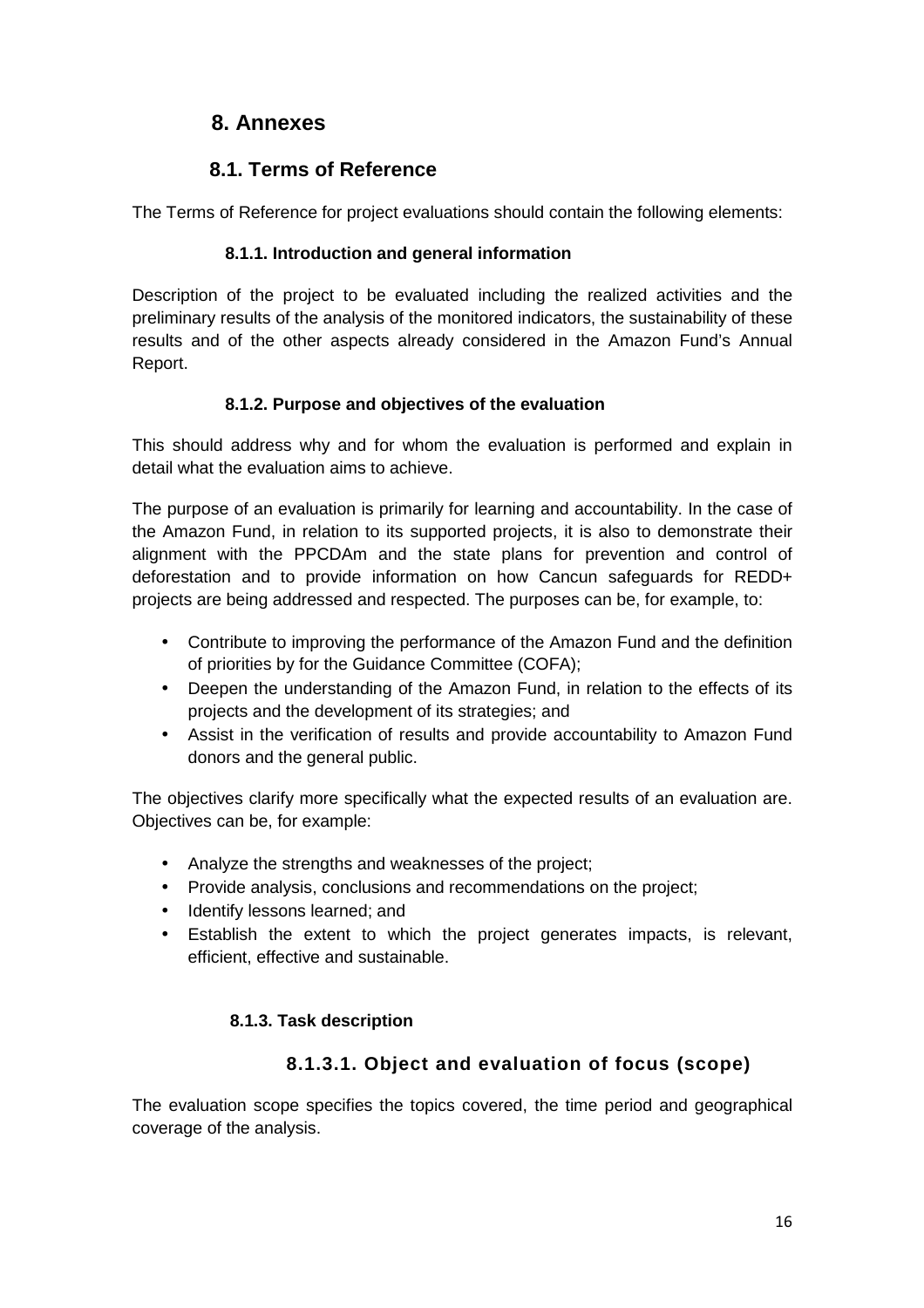# **8.1.3.2. The intervention logic**

The evaluation should include an analysis of the intervention logic, based on the logical framework of the project to be evaluated, explaining how the project is expected to produce the desired change.

# **8.1.3.3. Key questions and evaluation criteria**

Based on the criteria of the OECD / DAC, the Cancun safeguards for REDD+ projects and cross-cutting criteria, ToR define specific key questions listed in Annex 8.2 (8.2.1, 8.2.2 and 8.2.3), to be answered by the evaluation team.

# **8.1.4. Methodology**

The methodology for each evaluation will be selected based on the following criteria:

- a) Identification of the project intervention logic, as well as the other elements set out in the logical framework of the project (products and services, indicators, effects and impacts) to be verified;
- b) Definition of the objective of the evaluation; and
- c) Definition of the key questions to be answered by the evaluation.

The methodology should be the most appropriate to answer evaluative questions at hand. The methodology used must comply with the principle of data reliability and provide a logical line that links the data to the results, conclusions and recommendations. It must also respect the principle of economy and, where possible, qualitative and quantitative methods should be combined (triangulation).

In the Terms of Reference of the impact evaluation the most appropriate methodology must be described and justified. In addition, the methodology will be detailed in the evaluation design report.

# **8.1.5. Activities and products**

The following schedule shows the activities, products and deadlines of the impact evaluation process:

|                | <b>Activity</b>                  | <b>Entity</b><br><b>Responsible</b>                      | <b>Working</b><br>days* | <b>Deadline</b>         | <b>Product</b>                     |
|----------------|----------------------------------|----------------------------------------------------------|-------------------------|-------------------------|------------------------------------|
|                | Draft of ToR  <br>for evaluation | GIZ                                                      | 5                       | until<br>XX/XX/201<br>X | Draft of ToR for the<br>evaluation |
| $\overline{2}$ | Comment<br><b>on</b>             | <b>GERAV/BNDES</b><br><b>DEFAM/BNDES</b><br>Organization | 3                       |                         | ToR with comments                  |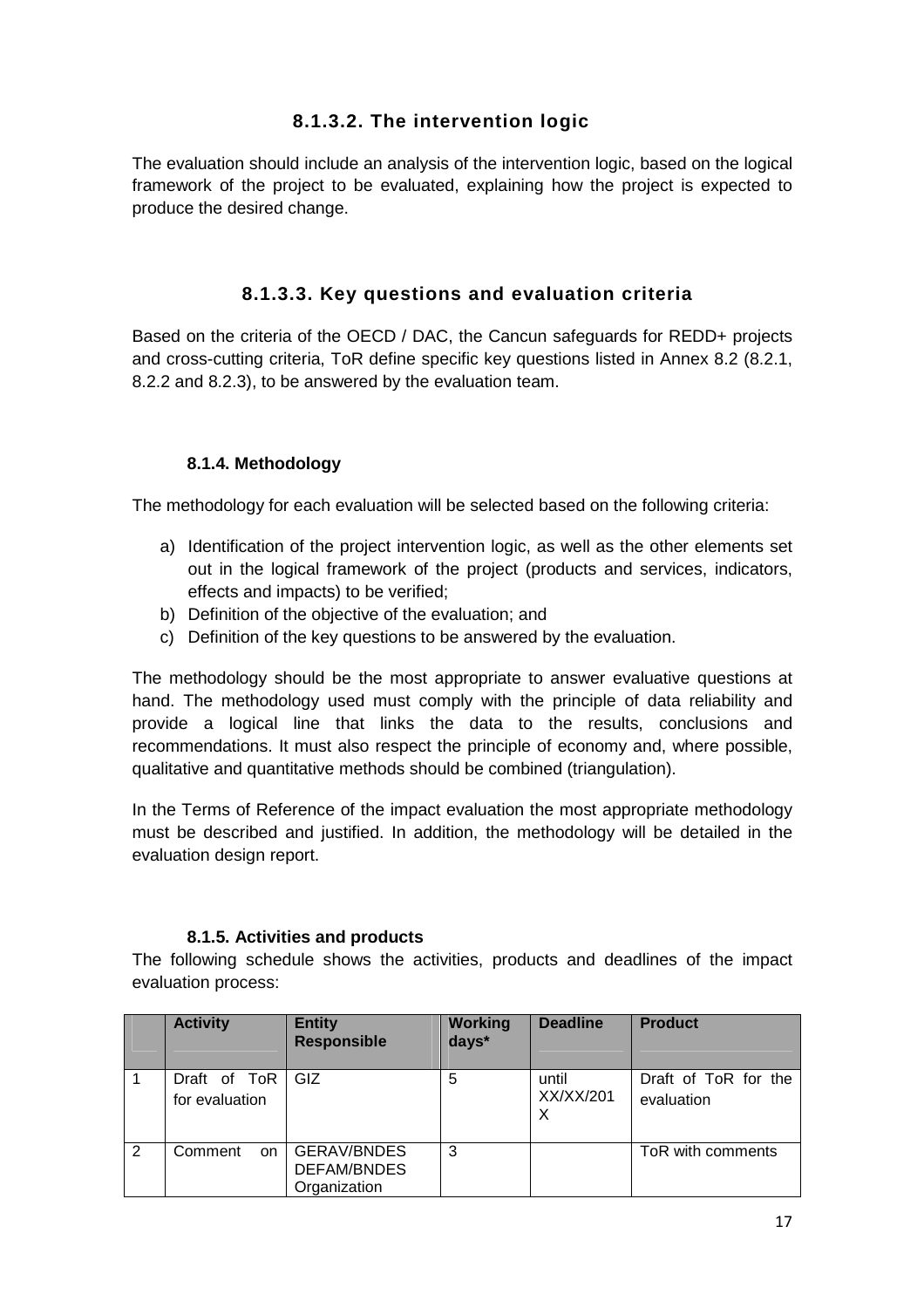|                | <b>ToR</b>                                                                                                                                                                                                                                                                 | responsible for the<br>project                                                             |    |                                                                        |
|----------------|----------------------------------------------------------------------------------------------------------------------------------------------------------------------------------------------------------------------------------------------------------------------------|--------------------------------------------------------------------------------------------|----|------------------------------------------------------------------------|
| 3              | Consolidate<br><b>ToR</b>                                                                                                                                                                                                                                                  | GIZ                                                                                        | 1  | <b>Consolidated ToR</b>                                                |
| $\overline{4}$ | Approve<br>consolidated<br><b>ToR</b>                                                                                                                                                                                                                                      | <b>GERAV</b><br>and<br><b>DEFAM</b>                                                        | 3  | Approved ToR                                                           |
| 5              | Disclose ToR /<br>Receive<br>and<br>organize<br>proposals from<br>consultants                                                                                                                                                                                              | GIZ (responsible for<br>contracting)                                                       | 15 | Organized proposals<br>received<br>from<br>consultants                 |
| 6              | Contract<br>consultants<br>and form<br>an<br>evaluation<br>team<br>(consultants +<br>GIZ)                                                                                                                                                                                  | $\overline{GIZ}$                                                                           | 10 | Contracted<br>consultants<br>and<br>evaluation<br>team<br>formed       |
| $\overline{7}$ | Prepare initial<br>meeting of the<br>evaluation<br>with<br>team<br>Amazon Fund/<br>Contact<br>the<br>organization<br>responsible for<br>the evaluated<br>project/<br>Analyze<br>relevant<br>documents /<br>Formulate<br>proposal<br>for<br>the evaluation<br>design report | Evaluation team                                                                            | 15 | Proposal<br>for<br>the<br>evaluation design                            |
| 8              | Comment<br>on<br>proposal<br>the<br>for<br>the<br>evaluation<br>design report                                                                                                                                                                                              | <b>GERAV/BNDES</b><br><b>DEFAM/BNDES</b><br>Organization<br>responsible for the<br>project | 3  | Proposal<br>for<br>the<br>evaluation<br>design<br>report with comments |
| 9              | Revise<br>evaluation<br>design report                                                                                                                                                                                                                                      | Evaluation team                                                                            | 3  | Revised<br>evaluation<br>design report                                 |
| 10             | Approve<br>revised report                                                                                                                                                                                                                                                  | <b>GERAV/BNDES</b><br>DEFAM/BNDES                                                          | 3  | Final<br>evaluation<br>design report                                   |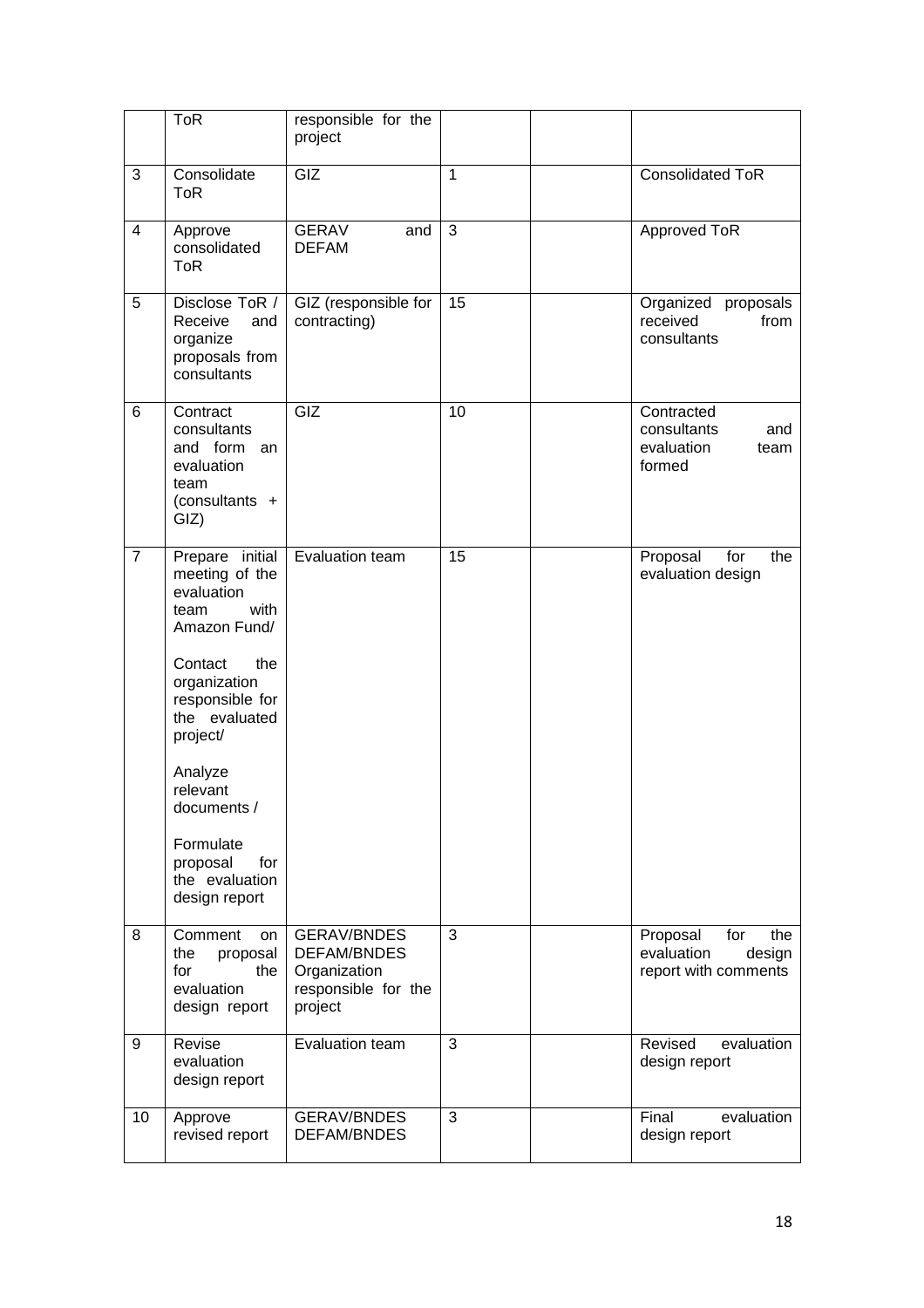| 11                              | Implement<br>evaluation /                                                                                                      | <b>Evaluation team</b>                                                                    | 25               |                                                                                              |
|---------------------------------|--------------------------------------------------------------------------------------------------------------------------------|-------------------------------------------------------------------------------------------|------------------|----------------------------------------------------------------------------------------------|
|                                 | Conduct field<br>research /                                                                                                    |                                                                                           |                  |                                                                                              |
|                                 | Systematize<br>results, etc. /                                                                                                 |                                                                                           |                  |                                                                                              |
|                                 | Prepare<br>and<br>deliver<br>preliminary<br>evaluation<br>report                                                               |                                                                                           |                  |                                                                                              |
| 12                              | Present results<br>(Consultation<br>Round)                                                                                     | Evaluation team                                                                           | 1                | Preliminary<br>evaluation report with<br>related considerations<br>in the round              |
| 13                              | Comment<br>preliminary<br>evaluation<br>report                                                                                 | <b>GERAV/BNDES</b><br>DEFAM/BNDES,<br>MMA, Organization<br>responsible for the<br>project | 5                | Preliminary<br>evaluation report with<br>comments sent after<br>the<br>consultation<br>round |
| $1\overline{4}$                 | final<br>Prepare<br>evaluation<br>report                                                                                       | Evaluation team                                                                           | 5                | evaluation<br>Impact<br>report                                                               |
| 15                              | Incorporate<br>supplementary<br>presentation<br>contents,<br>foreword<br>and<br>executive<br>summary<br>to<br>the final report | Evaluation team                                                                           | 3                | evaluation<br>Impact<br>disclosure<br>report in<br>format                                    |
| 16                              | Translation of<br>final<br>the<br>evaluation<br>report and its<br>annexes                                                      | Translator<br>Evaluation team                                                             | 10               | evaluation<br>Impact<br>report in disclosure<br>format in English                            |
| 17                              | Publicize<br>and<br>distribute<br>the<br>impact<br>evaluation<br>report                                                        | Fund<br>Amazon<br>Team                                                                    |                  | Upload<br>the<br>on<br><b>BNDES's website</b>                                                |
| <b>TOTAL</b><br>working<br>days |                                                                                                                                |                                                                                           | $\overline{110}$ |                                                                                              |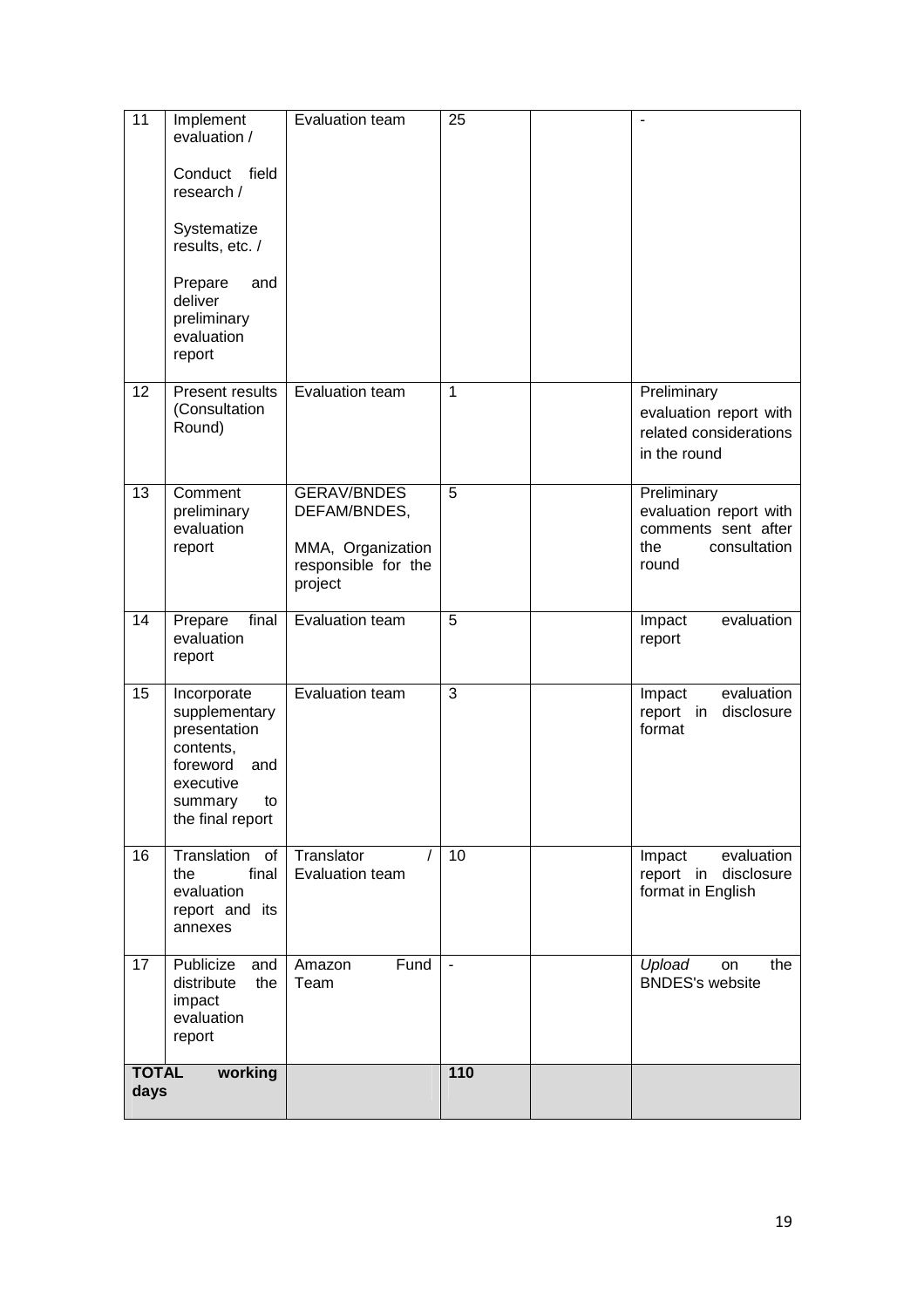\* Because some activities run in parallel, an estimated total time of about 5 months is needed to complete each evaluation. The amount of time may vary slightly in relation to the size and scope of the evaluated project.

# **8.1.6. Evaluation team**

Defines the desired profile of the evaluation team and the requirements regarding the qualifications of the evaluators. This may include requirements regarding technical knowledge, methodological expertise, regional expertise and previous experience with assessments.

The size of the team can be set as well as the gender balance in the team (if applicable to the context of the assessment) and explain how the proponents must demonstrate their qualifications (p. Ex. Résumés, references).

# **8.1.7. Reporting**

There are two reports to be prepared during the evaluation process:

- The evaluation design report; and
- The impact evaluation report

There is also an intermediate step, a preliminary report on the impact evaluation, a product to be used in the round of consultations.

The Amazon Fund evaluation reports must conform to standard sections. See items 8.1.7.1 and 8.1.7.2 below.

# **8.1.7.1. The evaluation design report**

The evaluation design report presents the approach of the evaluation. The evaluation team defines the methodology to be used, prepares the data collection tools and presents a detailed plan of the steps to be carried out. The report includes the degree of probability that the ToR can be satisfied and explains the risks and limitations. The main part of the evaluation design report should be no longer than 10 pages (excluding annexes).

The index must be composed of:

# A. Basic data of the project to be evaluated

This section includes the project name to be evaluated, the organization responsible for its execution, project beneficiaries, time and place of its implementation.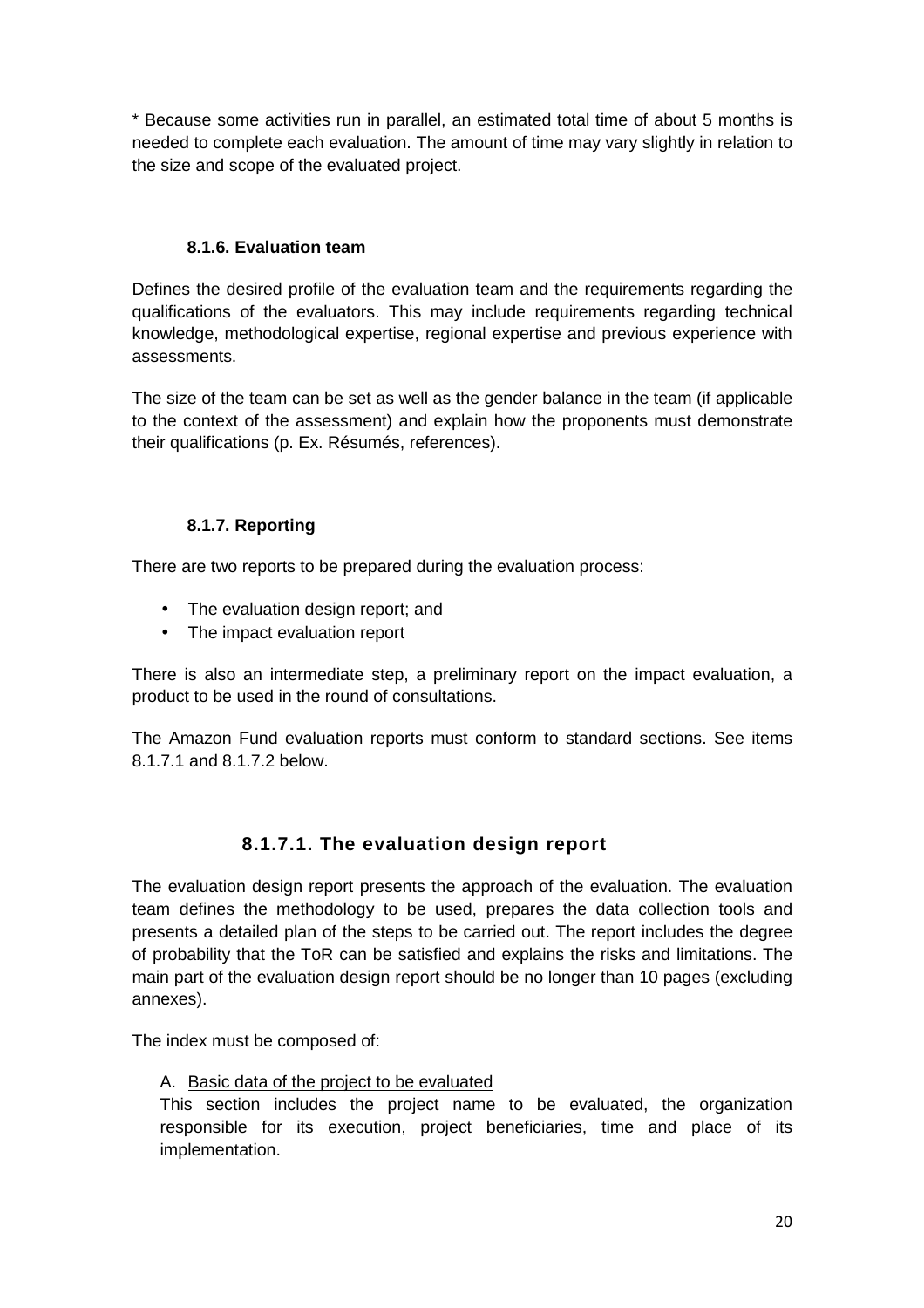# B. Introduction

This section gives a brief description of the object, focus and objectives of the evaluation according to the ToR.

# C. Feedback regarding ToR

This section reflects the understanding of the ToR by the evaluation team. The team can explain what the limitations and risks in complying with the Terms of Reference may be and propose corrections.

# D. Division of tasks, work plan and logistics

This section shows the composition of the evaluation team and their qualifications, the division of tasks and responsibilities, the schedule and the forecast for the next steps, including logistical matters.

# E. Design / Methodology

This section presents the methods to be applied and how they serve to answer the evaluation questions and criteria for the selection of samples, describing the advantages and limitations of the chosen methodologies. Tools, such as questionnaires, are presented in a separate annex.

# F. Annexes:

F.1. Terms of Reference and qualifications of evaluation team members F.2. Questionnaires for data collection, interviews, etc.

# **8.1.7.2. Impact evaluation report**

The impact evaluation report presents the evaluation results. The main part of the impact evaluation report should be no longer than  $25$  pages<sup>13</sup> (excluding presentation, summary and annexes). Fundamentally, it must be composed of:

- A. Cover with the title of the evaluation, name of the evaluated project, date of the evaluation, author and client ("Amazon Fund") names.
- B. Index with a list of tables and charts, list of abbreviations and glossary (if applicable).

# C. Executive Summary

This section should describe clearly and briefly, all the principal findings, conclusions and key recommendations from the evaluation on up to three pages.

# D. Background

l

This section presents a summary of the basic information of the project: name and implementation period; the value of the Amazon Fund non-refundable financial assistance; the total value of the project; the entity responsible for the

<sup>&</sup>lt;sup>13</sup> Basic font: Arial, 12, single-spaced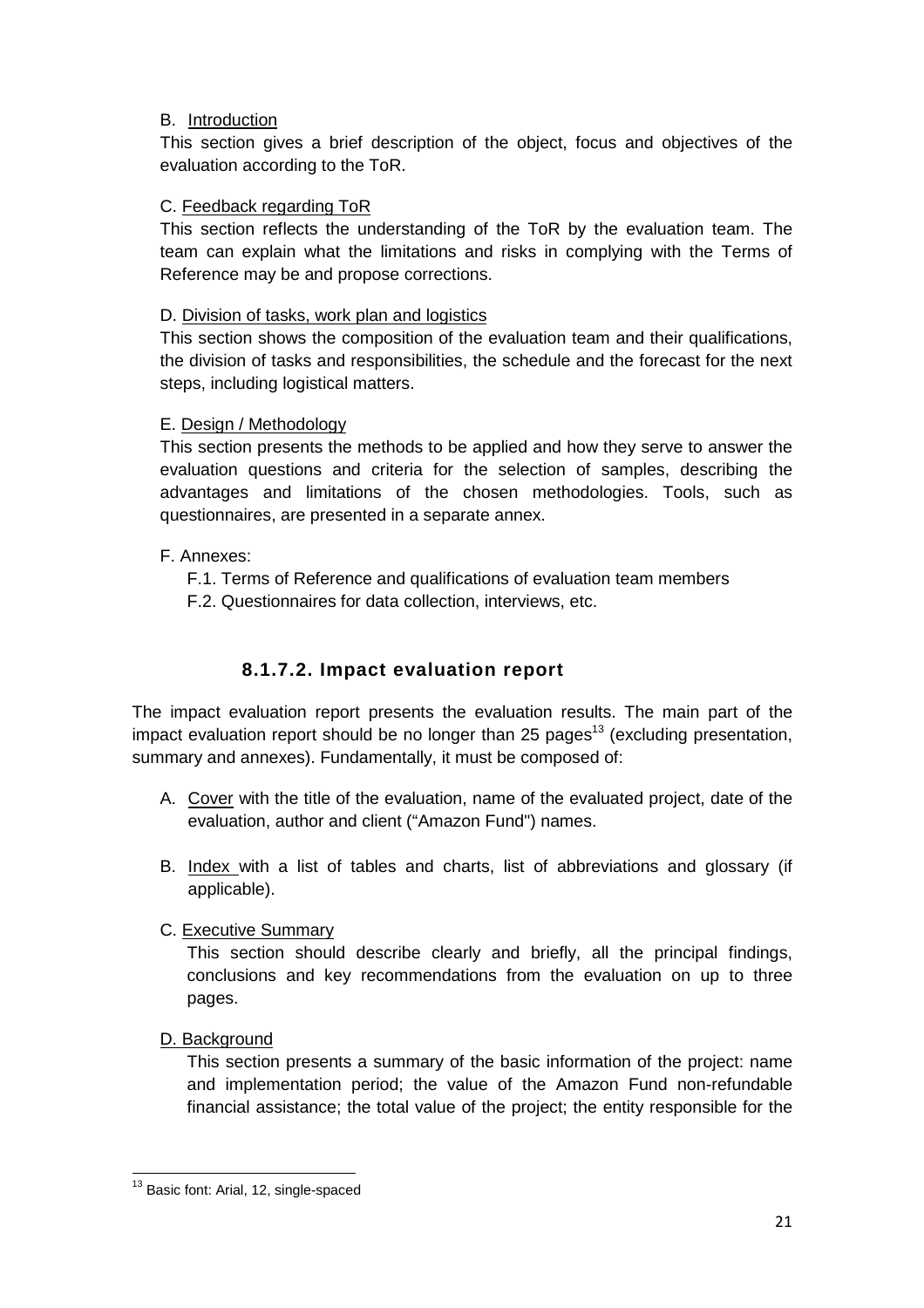project's execution; a description of the intervention logic and objectives; the main expected results and a brief presentation on the context.

E. Introduction

This section presents the aims, objectives, object and scope of the evaluation.

# F. Applied methodology

This section presents the approach and methodology of the assessment, including the presentation of quantitative and qualitative methods:

# F.1. Global approach

Explains the approach, the different stages of the evaluation and how the methods were used to collect the data. This should show a combination of methods to triangulate the data collection in order to increase the reliability of the results.

In the following subsections, described below, the methods used are introduced in detail and include the measurements, location, etc. of the data collection.

- F.2. Method w (ex. semi-structured interviews)
- F.3. Method x (ex. household survey)
- F.4. Method y (ex. satellite image evaluation)
- F.5. Method z (ex. analysis of secondary sources)

# F.6. Difficulties and limitations

This subsection exposes the difficulties and limitations encountered during the process of collecting and analyzing the data and the extent to which the limitations affect the reliability of the results is explained.

#### G. Results

This section presents the evaluation results. The evaluation team answers the evaluation questions in relation to the OECD / DAC criteria, the Cancun Safeguards for REDD+ projects and cross-cutting criteria. The analysis and findings must be understandable and supported by data and the results must be in accordance with factual data.

There should also be thematic subsections related to:

# G.1. Objectives (general and specific):

Here, the achievement of objectives and performance of the proposed indicators are analyzed, taking into account the results of the applied methodologies and the evaluation questions, with emphasis on the impacts and sustainability.

#### G.2. Products and project services

Here, the results achieved through the goods and services produced are analyzed, taking into account the results of the methodologies used, the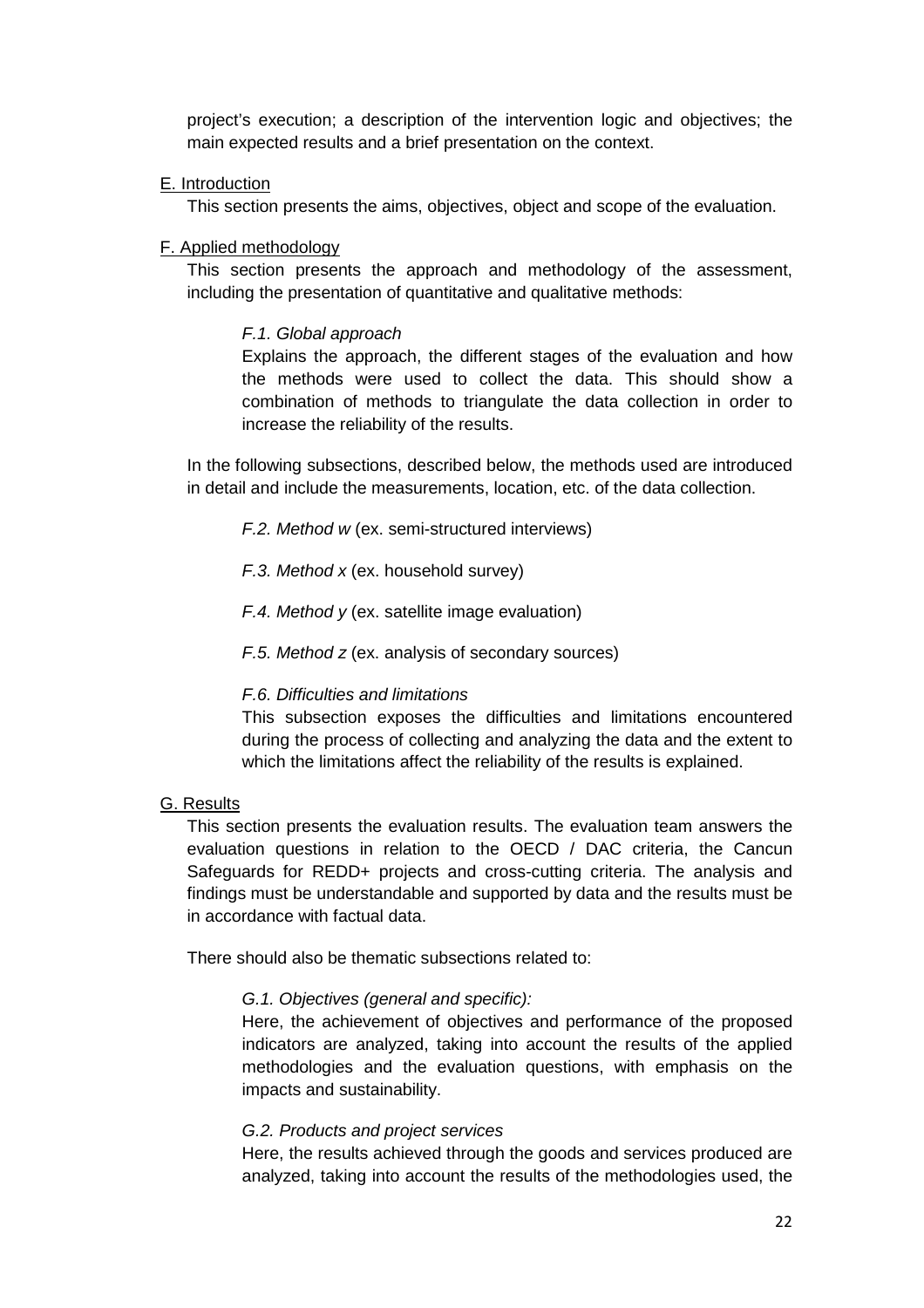direct effects of the intervention and the performance of the proposed indicators at this level.

### H. Conclusions

In accordance with the applicable criteria, the conclusions are deductions based on the evidence presented in the "results" chapter. Here, the evaluators must give their opinions, summarizing the positive points and challenges of the project and the medium and long term effects the project is likely to generate.

### I. Recommendations and lessons learned

Recommendations are suggestions by the evaluators on actions to be taken. They should be formulated based on the identified findings and their challenges with the possibility of being transformed into action. Recommendations must be directed in a differentiated way for actors with a specific interest in the evaluation or for specific thematic aspects.

Actors with specific interests are, among others:

- i. direct and indirect beneficiaries;
- ii. Organization responsible for executing the project;
- iii. Department for Management of the Amazon Fund / BNDES;
- iv. Brazilian Ministry of the Environment;
- v. Guidance Committee of the Amazon Fund; and
- vi. Amazon Fund donors

Specific aspects that can be focused on in the recommendations are, for example:

- vii. Project management;
- viii. Forms of cooperation and networking used throughout the executed project;
- ix. Compliance with Cancun Safeguards for REDD+ projects;
- x. Alignment of projects with the PPCDAm and the state plans for prevention and control of deforestation; and
- xi. How the project relates to the Amazon Fund portfolio and public policies to which the project is related.

# J. Attachments

- J.1. Terms of Reference and evaluation team
- J.2. Evaluation schedule
- J.3. Logical framework
- J.4. Sampling plan and descriptive statistics
- J.5. Questionnaires used
- J.6. Bibliographic references
- J.7. List of the interviewed organizations
- J.8. List of other sources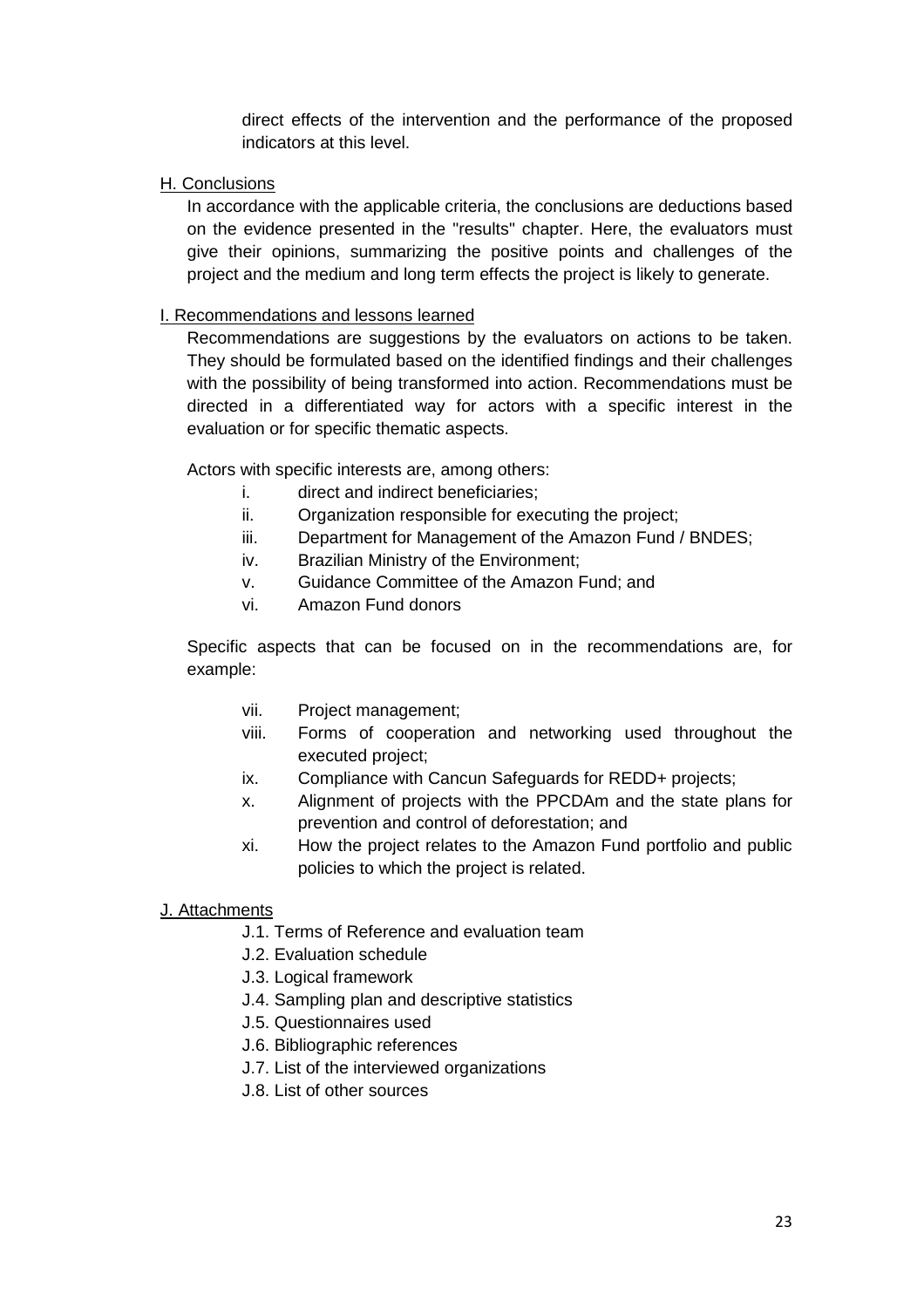# **8.1.8. Coordination / Responsibilities**

In this section the responsibilities and the division of tasks during the evaluation process are stated. There is a definition as to what type of support the evaluation team can expect by the Reference Group (see chapter 5.1**.** Governance and management arrangement: responsibilities involved in the evaluation process)

# **8.2. Evaluation criteria and guiding questions**

# **8.2.1. OECD / DAC Criteria**

# **Relevance**

# OECD / DAC definition:

This criterion evaluates the consistency of project objectives with the demands of the beneficiaries and the political priorities of the target group, recipient and donors.

#### Guiding questions:

- To what extent are the project objectives still valid at the time of its completion?
- Are the activities and the immediate results of the project consistent with the achievement of the objectives set for the project?
- Are the activities and the immediate results of the project consistent with the effects and the expected impacts?

#### **Effectiveness**

#### OECD / DAC definition:

This criterion evaluates the extent to which the project's direct or specific objectives have been achieved or are expected to be achieved and the factors that were most important for this to occur.

#### Guiding questions:

- Have the direct objectives (specific objectives) of the project been achieved?
- What are the main factors influencing the achievement or otherwise of the direct objectives (specific objectives)?

#### **Efficiency**

#### OECD / DAC definition:

This criterion measures the products and services (outputs) in relation to the resources invested in the project. It evaluates if financial resources were invested in the most economical way and if the results were achieved in a satisfactory manner. To assess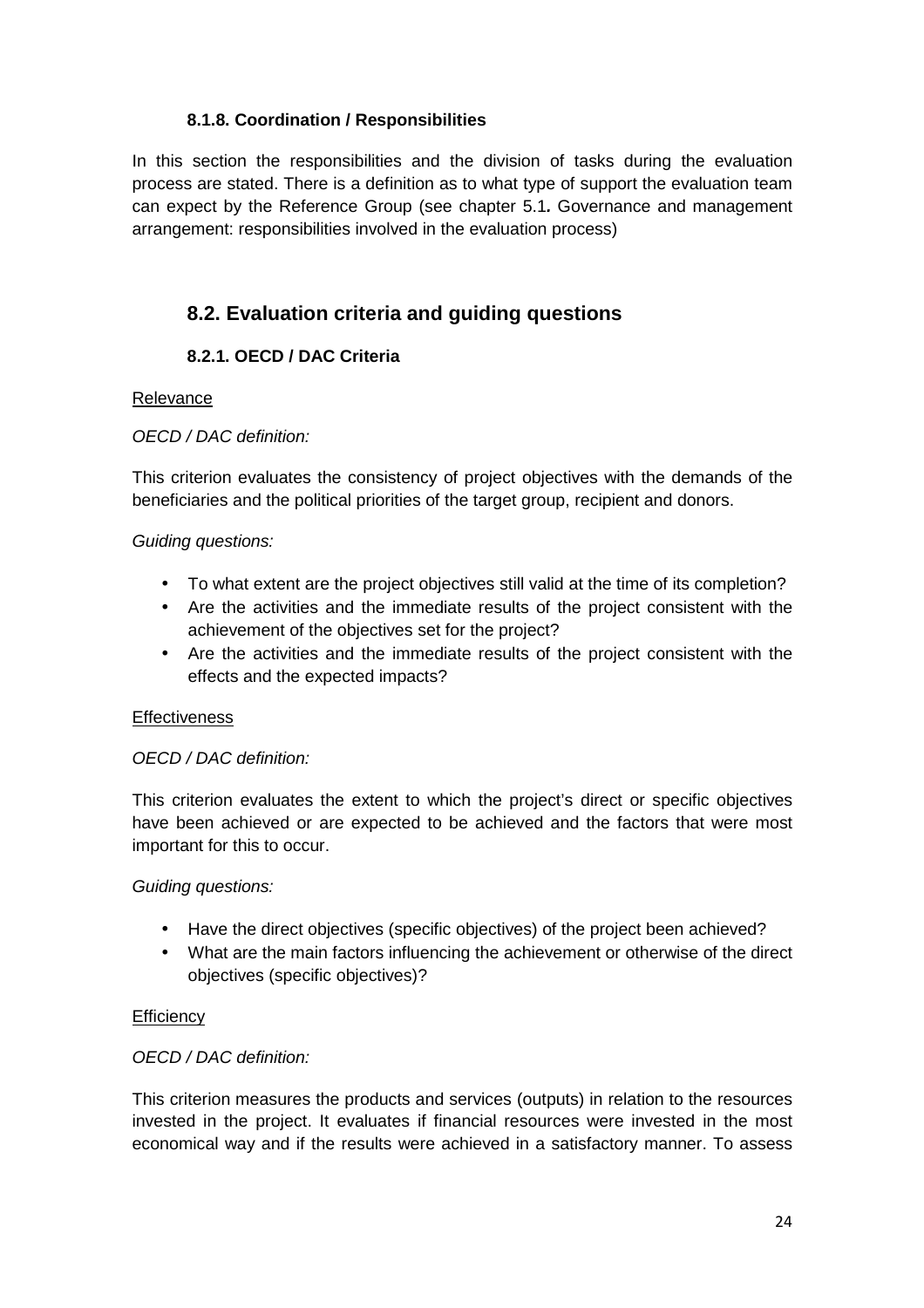whether the most efficient process was adopted, it is necessary to compare the approach used with alternative approaches which achieve the same results.

# Guiding questions:

- What is the cost-benefit of the performed activities?
- Do the means applied have a reasonable relation with the results achieved?
- Were the objectives achieved within the time limits?
- Are there alternative ways to achieve the same results with fewer costs/means?

# Impact

# OECD / DAC definition:

This criterion evaluates the positive and negative changes produced by the project, directly or indirectly, intentional or involuntarily. This involves the principal resultant impacts and effects of the project on the local social development environmental and economic indicators, among others. The evaluation should be concerned as much with unintentional as with intentional results and must also include the analysis of the positive and negative impact of external factors, for example, changes in the social environment and cultural, economic and environmental changes.

# Guiding questions:

- What were the main changes generated as a result of the project? Describe and state the causes of the positive or negative effects observed, intentional or not.
- What were the main effects that contributed to achieving the project objective?
- What l actions or events external to the project that contributed to the observed changes?
- Has the project made any difference to the beneficiaries?
- Does the project have an impact at a wider scale in the region or does it influence other initiatives?

# **Sustainability**

# OECD / DAC definition:

This criterion evaluates whether the benefits of the project continue to happen after it ends, with an emphasis on social, economic and environmental aspects.

# Guiding questions:

- To what extent do the benefits of the project continue, after the end of funding from the Amazon Fund?
- What were the main factors that influenced the achievement or otherwise of the project's sustainability?
- What risks should be monitored to ensure sustainability is achieved?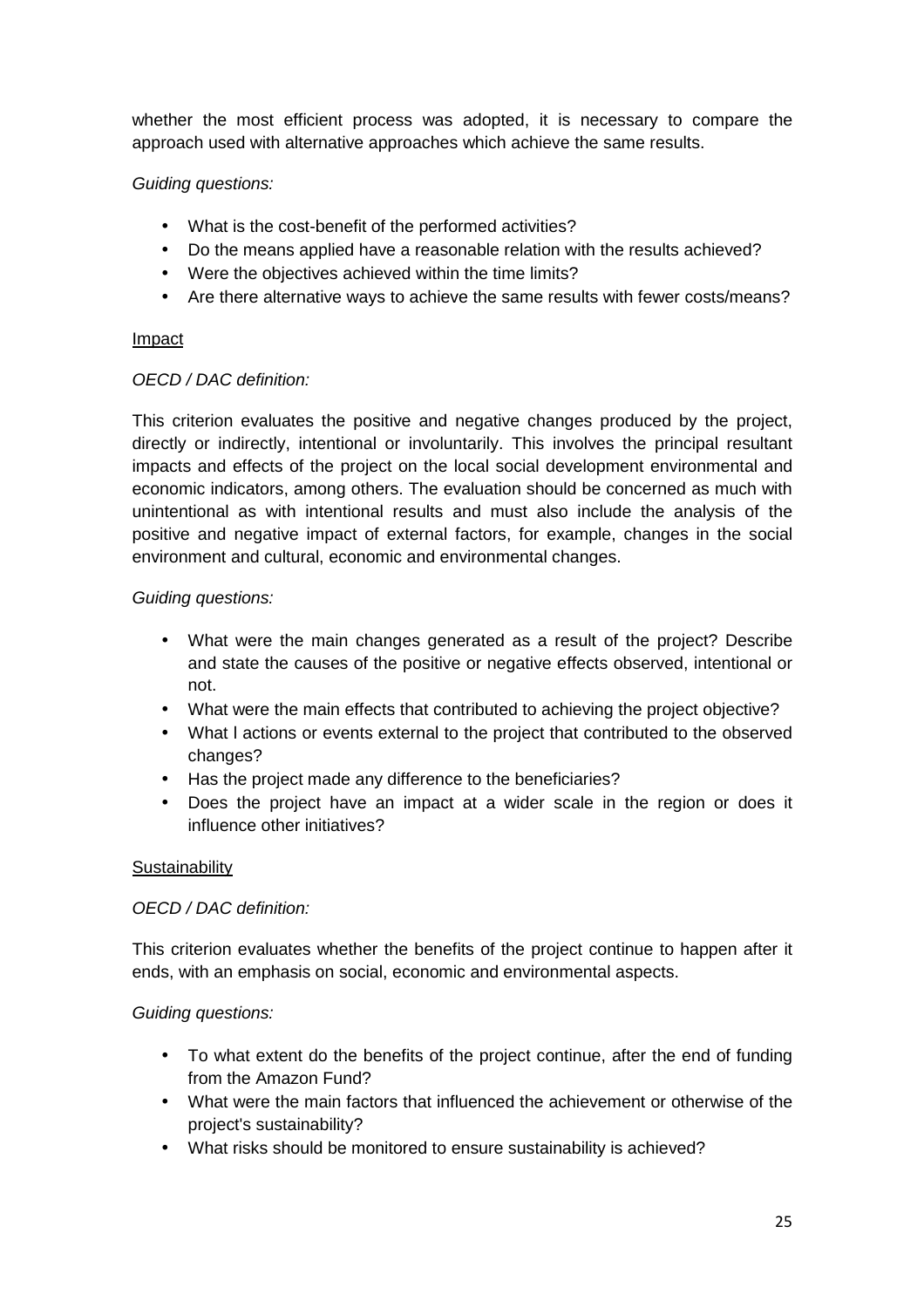# **8.2.2. Cancun safeguards**

As a financial instrument for the application of resources from payments for REDD+ results, the Amazon Fund must adopt procedures for monitoring and providing information on compliance with the Cancun safeguards (Decision 1 / CP 16, 2010) for the initiatives that it supports. The seven Cancun Safeguards and the corresponding guiding questions are listed here:

# 1. Actions complement or are consistent with the objectives of national forest programs and relevant international conventions and agreements

This safeguard is used to assess whether the project is in line with the diverse programs and initiatives to promote the reduction of deforestation and forest degradation and to promote forest conservation, sustainable management of forests and reforestation (REDD+ activities). This assessment should be done in synergy with the National Strategy for REDD+ and should address the alignment of projects as: the Native Vegetation Protection Act (New Forest Code), the National Policy for Territorial and Environmental Management in Indigenous Lands<sup>14</sup>, the Federal Law on Public Forest Management, National Environment Policy, the National Policy on Climate Change, the Protected Areas Program of the Amazon, the Macro-Ecological and Economic Zoning, the Environmental Rural Register<sup>15</sup>, the National Biodiversity Policy, Degraded Areas Recovery Program in the Amazon, the National Program for Community and Family Forest Management, the National Program for Agrarian Reform, the Brazil Quilombola Program, the Federal Constitution, the United Nations Declaration on the Rights of Indigenous Peoples, the International Labour Organization (ILO) Convention 169, the Convention on Biological Diversity, the Ramsar Convention, Agenda 21, the National Water Resources Policy, among others.

Guiding questions:

- Does the project prove to be aligned with the PPCDAm and state plans for prevention and control of deforestation?
- Which other federal public policies and international agreements does the project show alignment with? - In what aspects?
- Does or could the project contribute directly or indirectly to reducing emissions from deforestation and forest degradation? In which way?

# 2. Transparent and effective national forest governance structures, taking into account national legislation and sovereignty

This safeguard is used to evaluate the degree of coordination of the project with the various actors in the national forest governance structure.

 $\overline{a}$ 

<sup>14</sup> Política Nacional de Gestão Territorial e Ambiental de Terras Indígenas - PNGATI

<sup>15</sup> Cadastro Ambiental Rural - CAR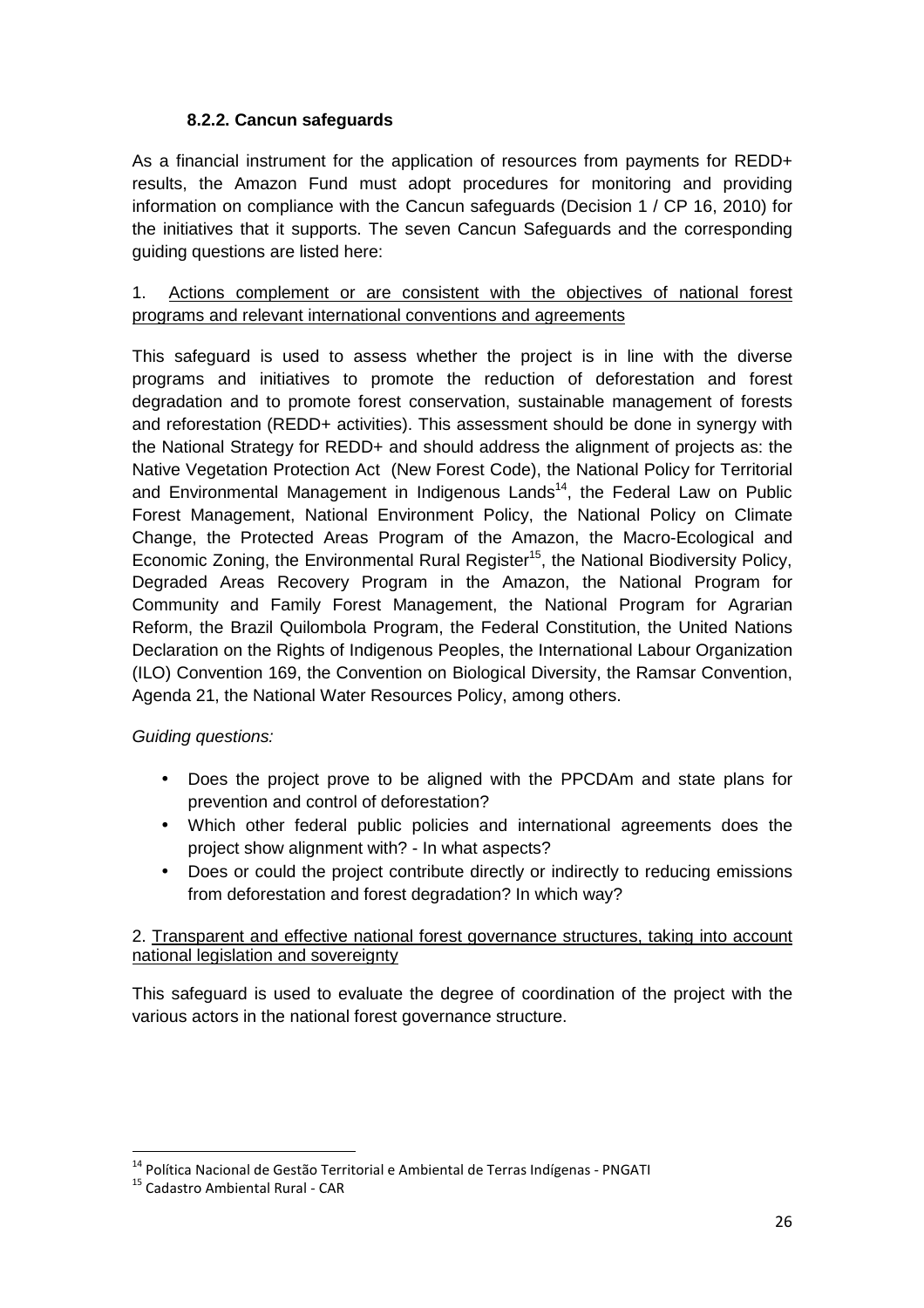# Guiding questions:

- How has the project promoted coordination between different actors (public, private, third sector and local communities)? Has it made use of shared governance bodies? If so, which ones?
- To what extent has the project contributed to strengthening public instruments and forest and land management processes?

3. Respect for the knowledge and rights of indigenous peoples and members of local communities, by taking into account relevant international obligations, national circumstances and laws, and noting that the General Assembly has adopted the United Nations Declaration on the Rights of Indigenous Peoples

This safeguard is used to assess whether the legal rights of the beneficiaries were respected throughout the entire project, with regard to the recognition and the rights of ownership and use of land, territories and natural resources.

Guiding questions:

- To what extent has the project influenced the constitutional rights associated with ownership and formal allocation of land in the area that the project was executed?
- To what extent has the project influenced the sustainable use of natural resources in the area that the project was executed?
- If the project had indigenous peoples, traditional communities and family farmers as direct beneficiaries, were their socio-cultural systems and traditional knowledge considered and respected throughout the project?
- Are there effects of the project that interfere with the traditional way of life of these groups? Are the effects economic or related to social organization or the use of available space and resources? Are the effects positive, negative or both?

4. Full and effective participation of relevant stakeholders, including, in particular, indigenous peoples and local communities, in actions referred to in paragraphs 70 and 72 of Decision 1 / CP 16

This safeguard means that the execution of the project should consider the rights of indigenous peoples, traditional communities and family farmers (PCTAFs)<sup>16</sup>. Among the existing legal instruments, of particular relevance are: Convention 169 of the ILO, the Federal Constitution, National Policy for Territorial and Environmental Management in Indigenous Lands (PNGATI), the National Policy for Sustainable Development of Traditional Peoples and Communities and the Statute for Indigenous Populations.

This safeguard assesses the degree of participation of the final beneficiaries in the decision-making, planning processes and project execution.

l  $16$  Direitos de povos indígenas e comunidades tradicionais e agricultores familiares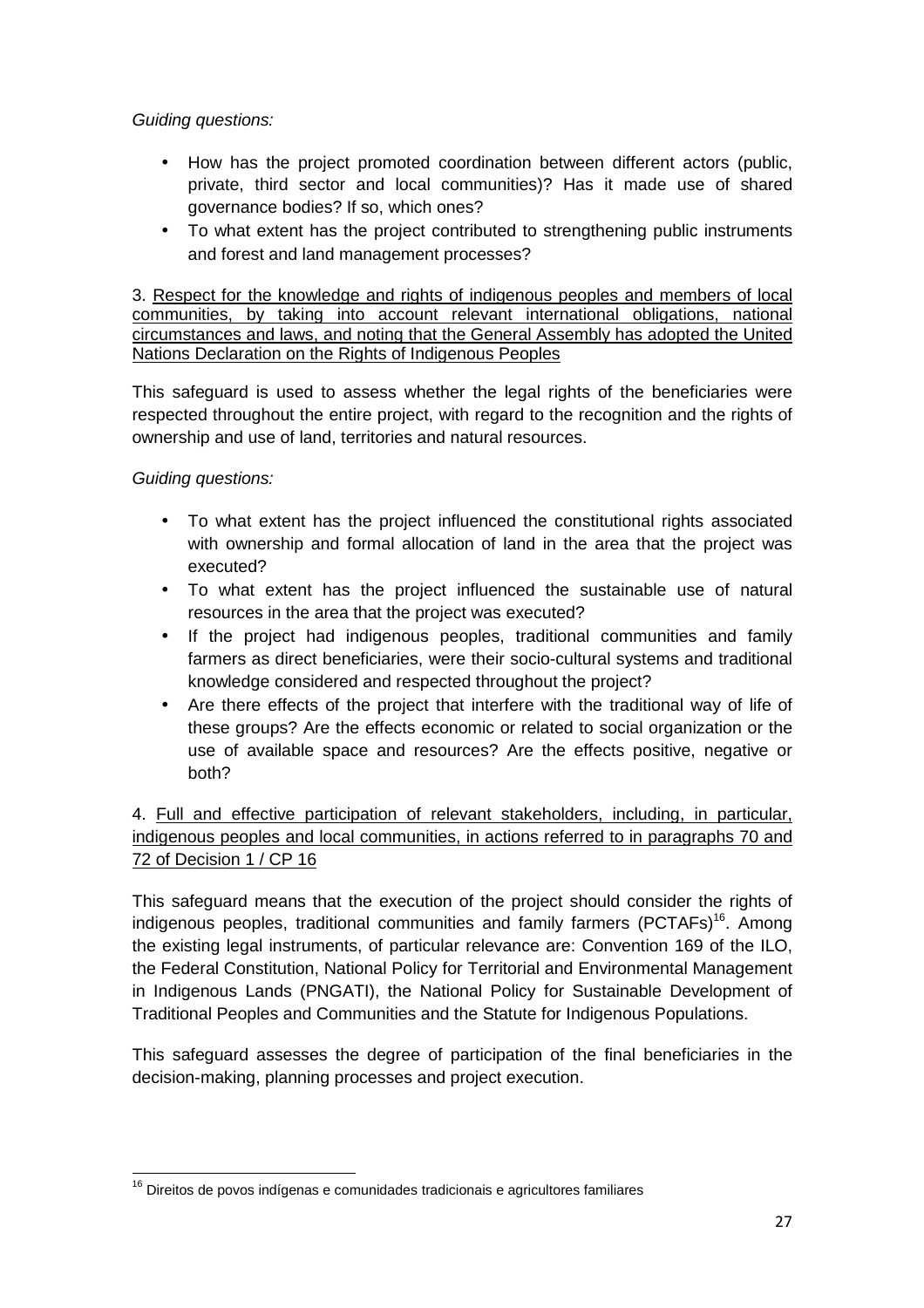Guiding questions:

- How has the project secured the consent of the beneficiaries and has the local / traditional way of choosing representatives of beneficiaries (especially of indigenous peoples and traditional communities)?
- Which participatory tools for planning and managing the project were applied during planning and decision making?
- In the case of projects with economic objectives: were possible economic benefits from the project accessed fairly, transparently and equitably by the beneficiaries, avoiding a concentration of resources?
- To what extent has the project provided to the general public and its beneficiaries, free access and easy to understand information related to the project activities?
- Has the project been able to build a good system for monitoring results and impacts? Has the project systematically monitored and disseminated the results achieved and their effects?

5. Actions are consistent with the conservation of natural forests and biological diversity, ensuring that actions referred to in paragraph 70 Decision 1 / CP  $16^{17}$  are not used for the conversion of natural forests, but are instead used to incentivize the protection and conservation of natural forests and their ecosystem services, and to enhance other social and environmental benefits.

This safeguard is used to evaluate the project's contribution to the expansion and consolidation of protected areas and public forests, as well as to the recovery of deforested and degraded areas, for: economic purposes, conservation and recovery of natural ecosystems, biodiversity and environmental services. The criterion also assesses whether the supported activity did not promote the conversion of natural forests.

Guiding questions:

l

- Has the project contributed to the expansion or consolidation of protected areas?
- How has the project contributed to the recovery of deforested or degraded areas?
- In the case of activities of forest recovery and reforestation of areas, have the methodologies employed prioritized native species?
- To what extent has the project helped to establish recovery models with an emphasis on economic use?

<sup>&</sup>lt;sup>17</sup> Decision 1/CP 16: Reduction of deforestation emissions; reduction of forest degradation emissions; conservation of forest carbon stocks; sustainable management of forests and increase in carbon stocks.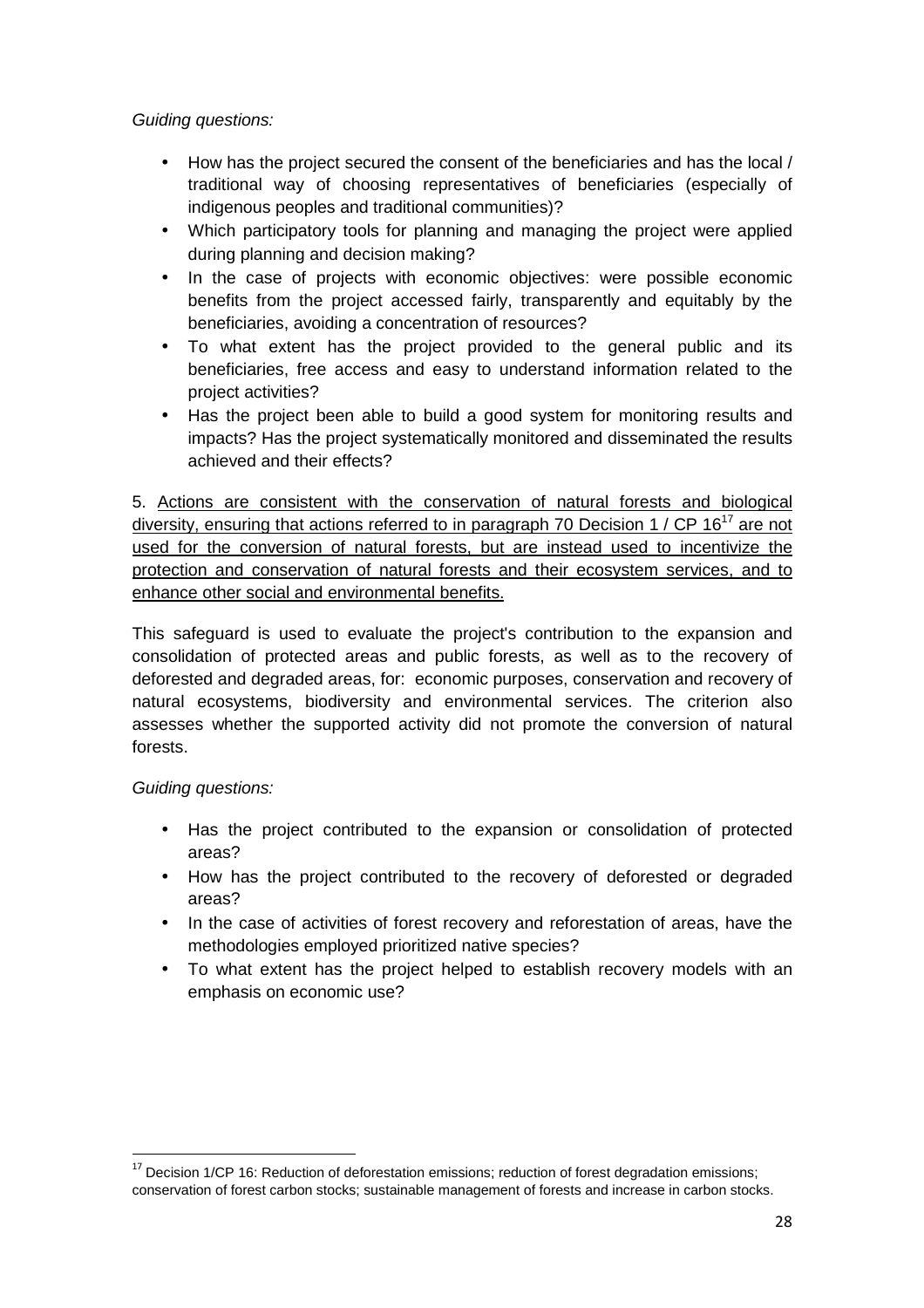# 6. Actions that address the risks of reversals of REDD+ results

Payment for REDD+ results is inherently an incentive to address the risk of results reversal. Compliance with this safeguard applies directly to initiatives to promote the reduction of deforestation or degradation (REDD) or actions such as recovery/ restoration of native forests (+). The questions then evaluate whether the project addressed the risks of reversals of those desired results.

# Guiding questions:

• What factors pose as risks to the permanence of REDD+ results? How has the project addressed them?

# 7. Actions to reduce displacement of emissions

Action to eliminate leakage risks must include robust, comprehensive and continuous monitoring of forest cover, ensuring the environmental integrity of REDD+. For Brazil, PRODES data provide information on the scale of implementation of actions to combat deforestation within the Legal Amazon Region<sup>18</sup>. The Federal Government, through Decree No. 6321 of 21 December 2007, established a series of actions to prevent, monitor and control illegal deforestation in the Amazon biome.

Similar to safeguard six, those supported initiatives that involve the direct realization of one of the five REDD+ activities (reducing emissions from deforestation, reducing emissions from forest degradation, conservation of forest, sustainable management of forests and increasing of forest carbon stocks) should consider the issues of displacement of carbon emissions to other areas. Therefore, this safeguard seeks to assess how well this was monitored.

#### Guiding questions:

• (If applicable) has displacement of emissions to other areas been avoided due to the project's activities?

# **8.2.3. Cross-cutting criteria**

Cross-cutting criteria are "horizontal" issues to be addressed in an integrated way rather than being treated as isolated issues. In the context of the Amazon Fund, "poverty reduction" and "gender equality" are considered cross-cutting issues.

#### Poverty reduction

l

Evaluates the extent to which the project contributed to worthy employment and income alternatives in the Amazon, which also have as their central concern, environmental and social sustainability.

 $18$  Legal Amazon (Amazônia Legal) is a planning region defined by law which includes nine Brazilian states and encompasses around 5 million  $km^2$  of the Brazilian territory.